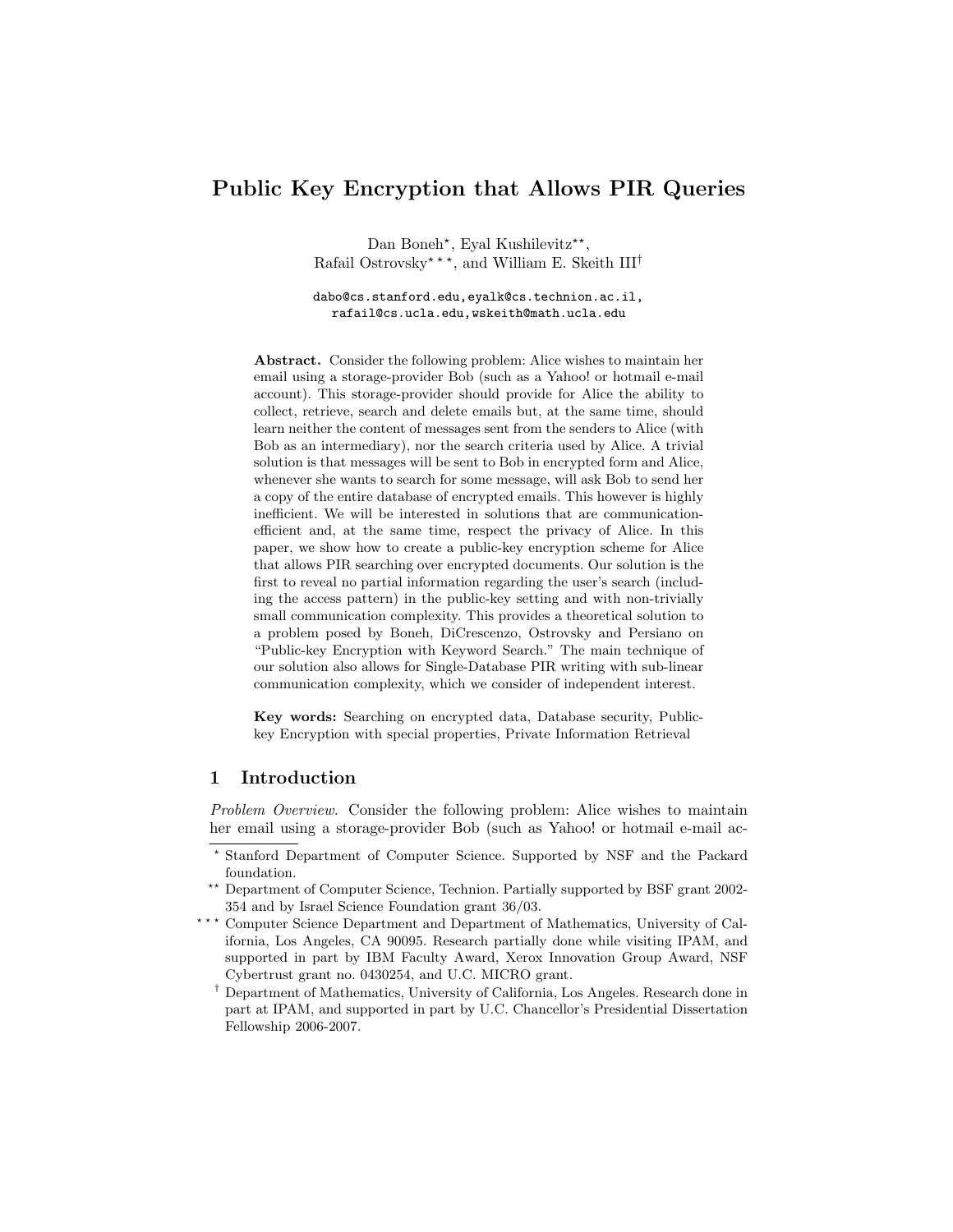count). She publishes a public-key for a semantically-secure Public-Key Encryption scheme, and asks all people to send their e-mails, encrypted under her public-key, to the intermediary Bob. Bob (the storage-provider) should allow Alice to collect, retrieve, search and delete emails at her leisure. In known implementations of such services, either the content of the emails is known to the storage-provider Bob (and then the privacy of both Alice and the senders is lost) or the senders can encrypt their messages to Alice, in which case privacy is maintained, but sophisticated services (such as search by keyword) cannot be easily performed and, more importantly leak information, such as Alice's access pattern, to Bob. Of course, Alice can always ask Bob, the storage-provider, to send her a copy of the entire database of emails. This however is highly inefficient in terms of communication, which will be a main focus in this work. In all that follows, we will denote the number of encrypted documents that Bob stores for Alice by the variable n.

We will be interested in solutions that are communication-efficient and, at the same time, respect the complete privacy of Alice. A seemingly related concept is that of *Private Information Retrieval (PIR)* (e.g., [13, 23, 10], or [27] for a survey). However, existing PIR solutions either allow only for retrieving a (plain or encrypted) record of the database by address, or allow for search by keyword [12, 23, 25] in a non-encrypted data. The challenge of creating a public-key encryption that allows for keyword search, where keywords are encrypted in a probabilistic manner, remained an open problem prior to this paper.

In our solution, Alice creates a public key that allows arbitrary senders to send her encrypted e-mail messages. Each such message  $M$  is accompanied by an "encoded" list of keywords in response to which  $M$  should be retrieved. These email messages are collected for Alice by Bob, along with the "encoded" keywords. When Alice wishes to search in the database maintained by Bob for e-mail messages containing certain keywords, she is able to do so in a communicationefficient way and does not allow Bob to learn anything about the messages that she wishes to read, download or erase. In particular, Alice is not willing to reveal what particular messages she downloads from the mail database, from which senders these emails are originating and/or what is the search criterion, including the access pattern.

Furthermore, our solution allows the communication from any sender to Bob to be non-interactive (i.e. just a single message from the sender to Bob), and allow a single round of communication from Alice to Bob and back to Alice, with total communication complexity sub-linear in  $n$ . Furthermore, we show a simple extension that allows honest-but-curious Bob to tolerate malicious senders, who try to corrupt messages that do not belong to them in Bob's database, and reject all such messages with overwhelming probability.

Comparison with Related Work. Recently, there was a lot of work on searching on encrypted data (see [7, 6] and references therein). However, all previous solutions either revealed some partial information about the data or about the search criterion, or work only in private-key settings. In such settings, only entities who have access to the private key can do useful operations; thus, it is inappropri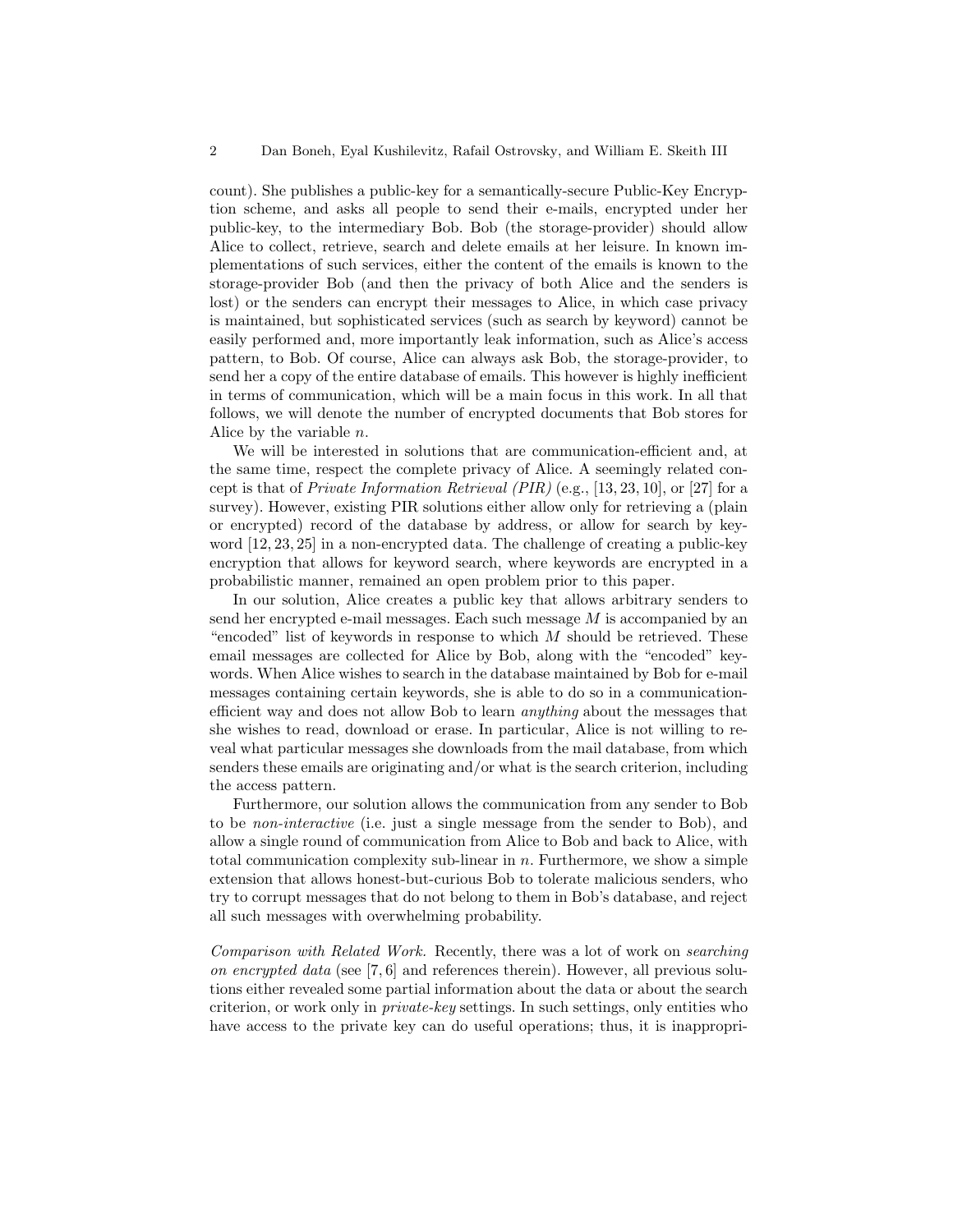ate for our setting, where both the storage-provider and the senders of e-mail messages for Alice have no information on her private key. We emphasize that, in settings that include only a user Alice and a storage-provider, the problem is already solved; for example, one can apply results of [17, 29, 9, 7]. However, the involvement of the senders who are also allowed to encrypt data for Alice (but are not allowed to decrypt data encrypted by other senders) requires using public-key encryption. In contrast to the above work, we show how to search, in a communication-efficient manner, on encrypted data in a public-key setting, where those who store data (encrypted with a public key of Alice) do not need to know the private key under which this data is encrypted. The only previous results for such a scenario in the public-key setting, is due to Boneh et al. [6] and Abddalla et al. [1] who deal with the same storage-provider setting we describe above; however, their solution reveals partial information; namely, the particular keyword that Alice is searching for is given by her, in the clear, to Bob (i.e., only the content of the email messages is kept private while the information that Alice is after is revealed). This, in particular, reveals the access pattern of the user. The biggest problem left was creating a scheme that hides the access pattern as well. This is exactly what we achieve in this paper. That is, we show how to hide *all* information in a semantically-secure way.

As mentioned, private information retrieval (PIR) is a related problem that is concerned with communication-efficient retrieval of public (i.e., plain) data. Extensions of the basic PIR primitive (such as [12, 23], mentioned above, and, more recently,  $[22, 15, 25]$  allow more powerful keyword search un-encrypted data. Therefore, none of those can directly be used to solve the current problem.

It should also be noted that our paper is in some ways only a partial solution to the problem. Specifically, we put the following constraint in our model: the number of total messages associated to each keyword is bounded by a constant. It is an interesting question as to whether this condition can be relaxed, while keeping communication non-trivially small and maintaining the strict notions of security presented here.

Our Techniques. We give a short overview of some of the tools that we use. The right combination of these tools is what allows for our protocol to work.

As a starting point, we examine *Bloom filters* (see Section 2.1 for a definition). Bloom filters allow us to use space which is not proportional to the number of all potential keywords (which is typically huge) but rather to the maximal number of keywords which are in use at any given time (which is typically much smaller). That is, the general approach of our protocols is that the senders will store in the database of the storage-provider some extra information (in encrypted form) that will later allow the efficient search by Alice. Bloom filters allow us to keep the space that is used to store this extra information "small". The approach is somewhat similar to Goh's use of Bloom filters [16]; the important difference is that in our case we are looking for a public-key solution, whereas Goh [16] gives a private-key solution. This makes our problem more challenging, and our use of Bloom filter is somewhat different. Furthermore, we require the Bloom filters in our application to encode significantly more information than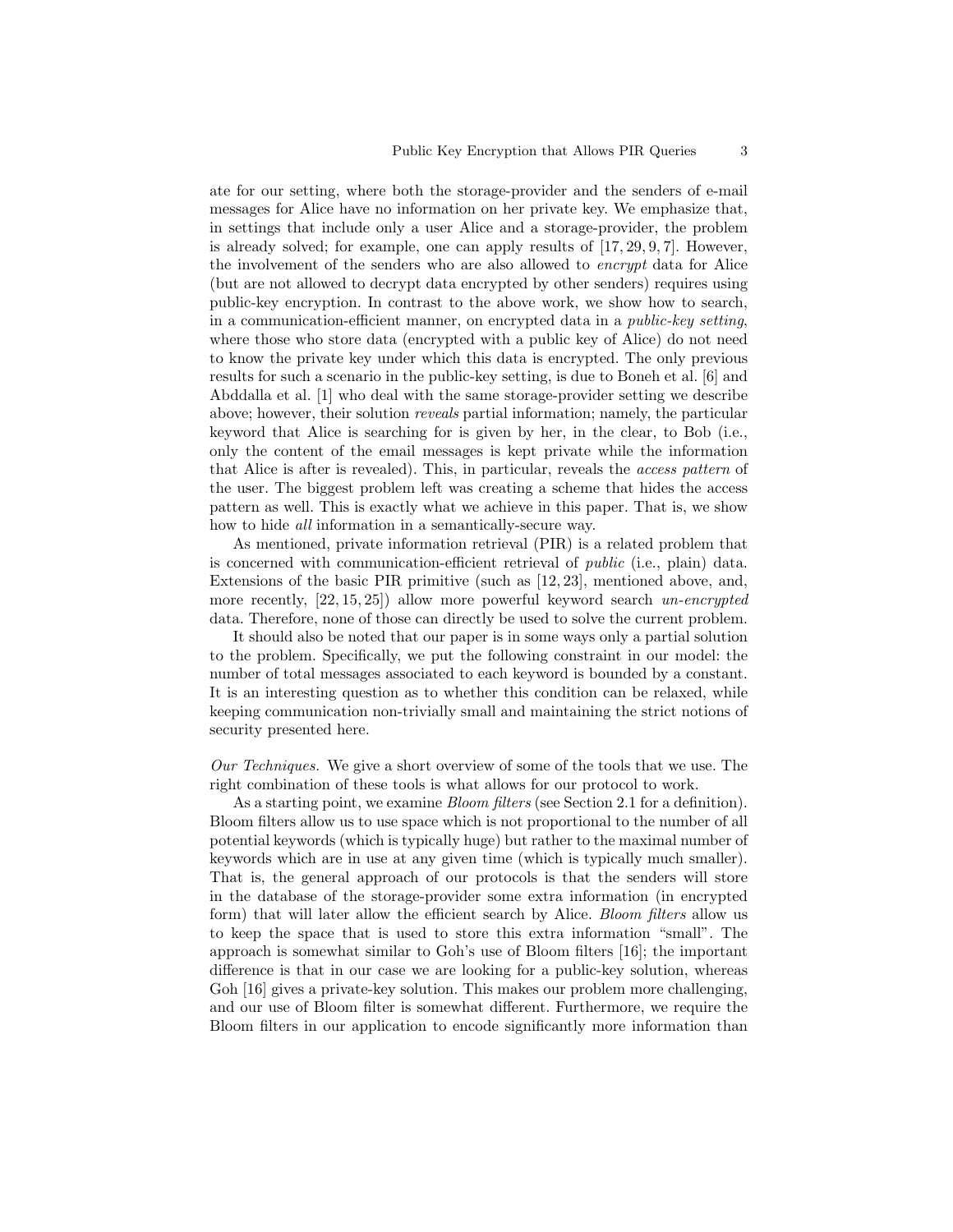just set membership. We modify the standard definitions of Bloom filters to accommodate the additional functionality.

Recall that the use of Bloom filters requires the ability to flip bits in the array of extra information. However, the identity of the positions that are flipped should be kept secret from the storage-provider (as they give information about the keywords). This brings us to an important technical challenge: we need a way to specify an encrypted length-n unit vector  $e_i$  (i.e., a length n vector with 1 in its  $i$ -th position and 0's elsewhere) while keeping the value  $i$  secret, and having a representation that is short enough to get communication-efficiency beyond that of the trivial solution. We show that a recent public-key homomorphicencryption scheme, due to Boneh, Goh and Nissim [5], that supports additions and one multiplication on ciphertexts, allows us to obtain just that. For example, one can specify such a length-n unit vector using communication complexity one can specify such a length-*n* time vector using communication complexity which is  $\sqrt{n}$  times a security parameter. Also, as shown in [26], this is optimal, from an algebraic point of view.

Finally, for Alice to read information from the array of extra information, she applies efficient PIR schemes, e.g. [23, 10], that, again, allow keeping the keywords that Alice is after secret.

We emphasize that the communication in the protocol is sub-linear in  $n$ . This includes both the communication from the senders to the storage-provider Bob (when sending email messages) and the communication from Alice to Bob (when she retrieves/searches for messages). Furthermore, we allow Alice to delete messages from Bob's storage in a way that hides from Bob which messages have been deleted. Our main theorem is as follows:

MAIN THEOREM (informal): There exists Public-Key Encryption schemes that support sending, reading and writing into remote server (honest-but-curious Bob) with the following communication complexity:

- $\mathcal{O}(\sqrt{n \log^3 n})$  for sending a message from any honest-but-curious Sender to Bob. In case the sender is malicious, the communication complexity for sending a message becomes  $\mathcal{O}(\sqrt{n \log n} \cdot \text{polylog}(n))$
- $\mathcal{O}(\text{polylog}(n))$  for reading by Alice from Bob's (encrypted) memory.
- $\mathcal{O}(\sqrt{n \log^3 n})$  for deleting messages by Alice from Bob's memory.

Organization: In Section 2, we explain and develop the tools needed for our solutions. Section 3 defines the properties we want our protocols to satisfy. Finally, Section 4 gives the construction and its analysis.

## 1.1 Reference Table of Notation

For the reader's convenience, we provide a table of the most frequently used notation in this work.

- $n size of e-mail database$
- $s a$  security parameter
- $k$  number of hash functions used in Bloom filter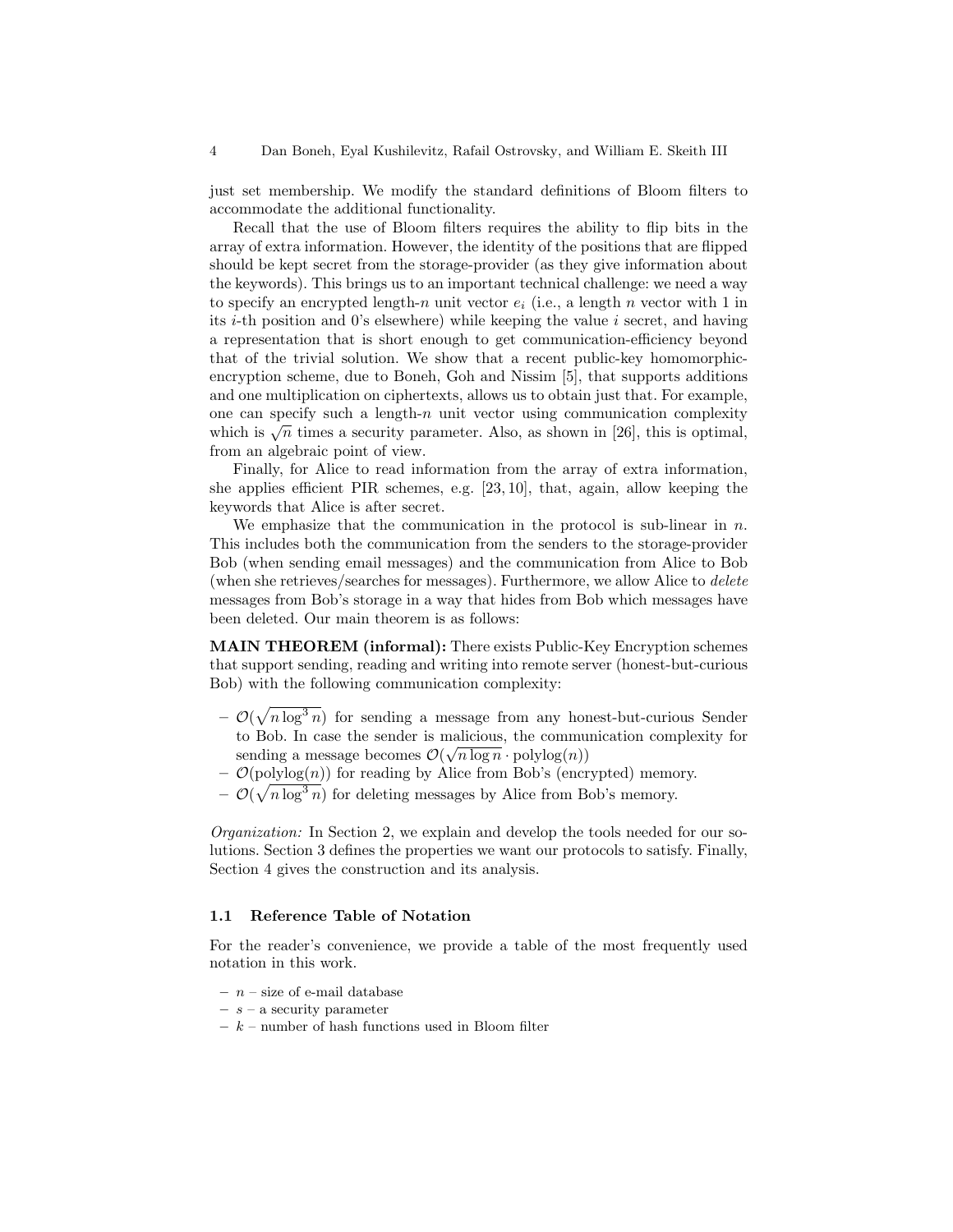- $-$  m  $-$  size of Bloom filter hash table
- $-$  { $h_i$ }<sup>k</sup><sub>i=1</sub> Bloom filter hash functions
- $-H_w$  set of hash images for a word  $w \in \{0,1\}^*$ , i.e.  $\{h_i(w) \mid i \in [k]\}$
- $B_j$  a buffer in a Bloom filter with storage (so,  $j \in [m]$ )
- $-\sigma$  size of fixed length buffers in a Bloom filter with storage
- $l$  size of the associated values in a Bloom filter with storage
- $\mathcal{X}$  a message sender
- $\mathcal{Y}$  message receiver (owner of public key)
- $-$  S owner of remote storage (mail server)
- $-$  K a set of keywords
- $M a$  message
- $(\mathcal{K}, \mathcal{E}, \mathcal{D})$  key generation, encryption and decryption, respectively
- $c a constant, greater than 1$
- $-\lambda$  maximum number of messages associated to a specific keyword
- $-\theta$  maximum size of a keyword set associated to a specific message

## 2 Ingredients

We will make use of several basic tools, some of which are being introduced for the first time in this paper. In this section, we define (and create, if needed) these tools, as well as outline their utility in our protocol.

#### 2.1 Bloom Filters

Bloom filters [4] provide a way to probabilistically encode set membership using a small amount of space, even when the universe set is large. The basic idea is as follows. Choose an independent set of hash functions  $\{h_i\}_{i=1}^k$ , where each function  $h_i: \{0,1\}^* \longrightarrow [m]$ . Suppose  $S = \{a_i\}_{i=1}^l \subset \{0,1\}^*$ . We set an array  $T = \{t_i\}_{i=1}^m$  such that  $t_i = 1 \iff \exists j \in [k]$  and  $j' \in [l]$  such that  $h_j(a_{j'}) = i$ . Now to test the validity of a statement like " $a \in S$ ", one simply verifies that  $t_{h_i(a)} = 1, \forall i \in [k]$ . If this does not hold, then certainly  $a \notin S$ . If the statement does hold, then there is still some probability that  $a \notin S$ , however this can be shown to be small. Optimal results are obtained by having  $m$  proportional to  $k$ ; in this case, it can be shown that the probability of an inaccurate positive result is negligible as k increases, as will be thoroughly demonstrated in what follows.

This work will use a variation of a Bloom filter, as we require more functionality. We would like our Bloom filters to not just store whether or not a certain element is in the set, but also to store some values  $v \in V$  which are associated with the elements in the set (and to preserve those associations).

**Definition 1.** Let V be a finite set. A  $(k, m)$ -Bloom Filter with Storage is a collection  $\{h_i\}_{i=1}^k$  of functions, with  $h_i: \{0,1\}^* \longrightarrow [m]$  for all i, together with a collection of sets,  ${B_j}_{j=1}^m$ , where  $B_j \subseteq V$ . To insert a pair  $(a, v)$  into this structure, where  $a \in \{0,1\}^*$  and  $v \in V$ , v is added to  $B_{h_i(a)}$  for all  $i \in [k]$ . Then, to determine whether or not  $a \in S$ , one examines all of the sets  $B_{h_i(a)}$ and returns true if all are non-empty. The set of values associated with  $a \in S$  is  $\{simplify\ \bigcap_{i\in[k]} B_{h_i(a)}\$ . (Note: every inserted value is assumed to have at least one associated value.)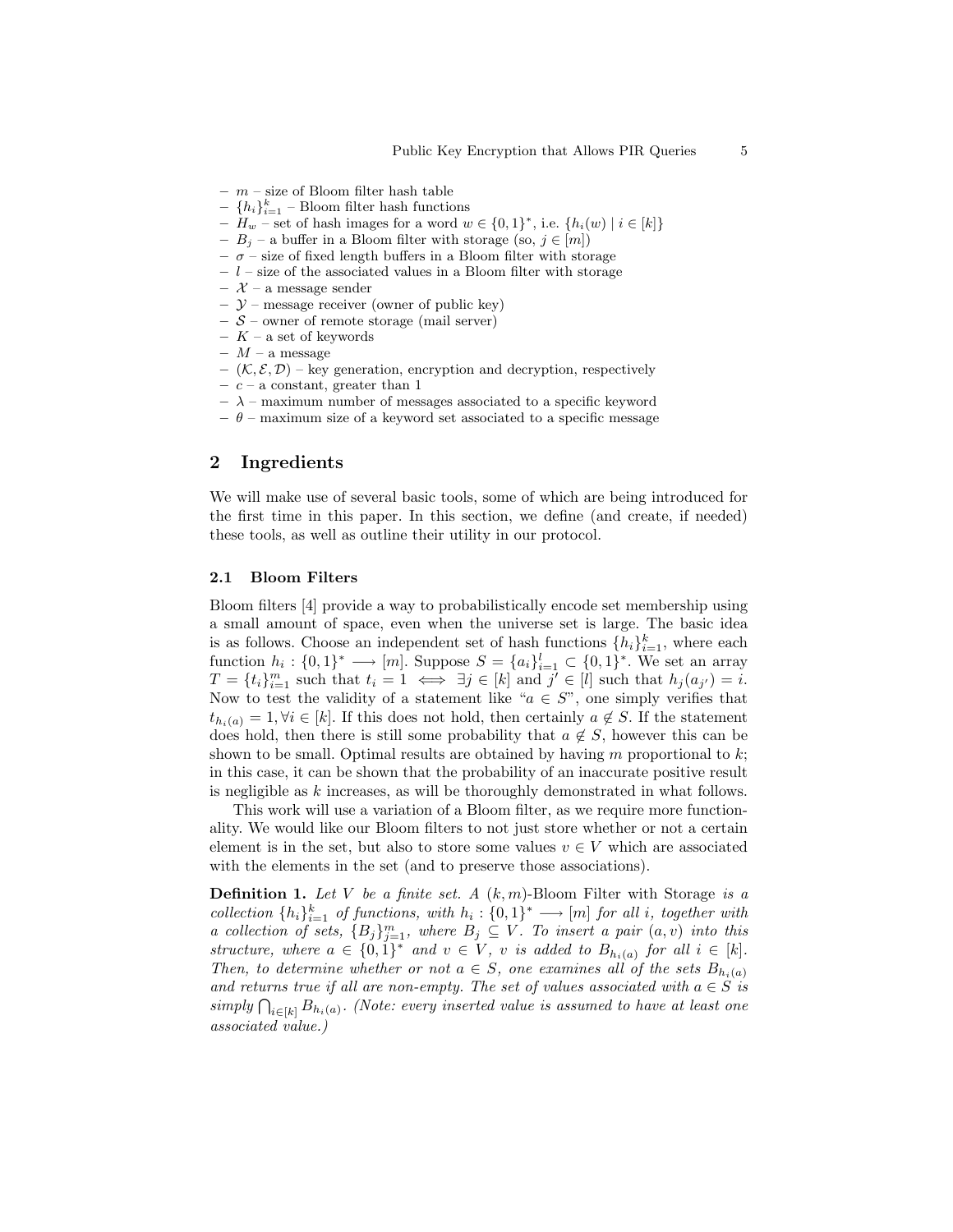Next, we analyze the total size of a  $(k, m)$ -Bloom filter with storage. For the purpose of analysis, the functions  $h_i$  will, as usual, be modeled as uniform, independent randomness. For  $w \in \{0,1\}^*$ , define  $H_w = \{h_i(w) | i \in [k]\}.$ 

*Claim.* Let  $({h_i}_{i=1}^k, {B_j}_{j=1}^m)$  be a  $(k, m)$ -Bloom filter with storage. Suppose the filter has been initialized to store some set  $S$  of size  $n$  and associated values. Suppose also that  $m = \lceil cnk \rceil$  where  $c > 1$  is a constant. Denote the (binary) relation of element-value associations by  $R(\cdot, \cdot)$ . Then, for any  $a \in \{0, 1\}^*$ , the following statements hold true with probability  $1-\text{neg}(k)$ , where the probability is over the uniform randomness used to model the  $h_i$ :

- 1.  $(a \in S) \iff (B_{h_i(a)} \neq \emptyset \quad \forall i \in [k])$
- 2.  $\bigcap_{i\in[k]} B_{h_i(a)} = \{v \mid R(a, v) = 1\}$

*Proof.*  $(1., \Rightarrow)$  Certainly if  $B_{h_i(a)} = \emptyset$  for some  $i \in [k]$ , then a was never inserted into the filter, and  $a \notin S$ .  $(1, \Leftarrow)$  Suppose that  $B_{h_i(a)} \neq \emptyset$  for every  $i \in [k]$ . We'd like to compute the probability that for an arbitrary  $a \in \{0,1\}^*$ ,  $a \notin S$ , we have  $H_a \subset \bigcup_{w \in S} H_w$ ; i.e., that such an element will appear to be in S by our criteria. Recall that we model each evaluation of the functions  $h_i$  as independent and uniform randomness. Therefore, a total of  $nk$  (not necessarily distinct) random sets are modified to insert the  $n$  values of  $S$  into the filter. So, we only need to compute the probability that all k functions place a in this subset of the  $B_i$ 's. By assumption, there are a total of  $m = \lfloor cnk \rfloor$  sets where  $c > 1$  is a constant. Let  $X_{k,k'}$  denote the random variable that models the experiment of throwing  $k$  balls into  $m$  bins and counting the number that land in the first  $k'$  bins. For a fixed insertion of the elements of  $S$  into our filter and letting  $k'$  be the number of distinct bins occupied,  $X_{k,k'}$  represents how close a random element appears to being in S according to our Bloom filter. More precisely,  $Pr[X_{k,k'} = k]$  is the probability that a random element will appear to be in  $S$  for this specific situation. Note that  $X_{k,k'}$  is a sum of independent (by assumption) Bernoulli trials, and hence is distributed as a binomial random variable with parameters,  $(k, \frac{k'}{cnk})$ , where  $k' \leq nk$ . Hence,  $Pr[X_{k,k'} = k] = \left(\frac{k'}{cnk}\right)^k \leq \left(\frac{1}{c}\right)^k$ . So, we've obtained a bound that is negligible in  $k$ , independently of  $k'$ . Hence, if we let  $Y_k$  be the experiment of sampling k' by throwing nk balls into  $\lceil cnk \rceil$  bins and counting the distinct number of bins, then taking a random sample from the variable  $X_{k,k'}$  and returning 1 if and only if  $X_{k,k'} = k$ , then  $Y_k$  is distributed identically to the variable that describes whether or not a random  $a \in \{0,1\}^*$  will appear to be in S according to our filter. Since we have  $Pr[X_{k,k'} = k] < neg(k)$ and the bound was independent of k', it is easy to see that  $Pr[Y_k = 1] < neg(k)$ , as needed.

(2.) The argument is quite similar to part 1. (2) If  $R(a, v) = 1$ , then the value v has been inserted and associated with a and by definition,  $v \in B_{h_i(a)}$  for every  $i \in [k]$ . ( $\subseteq$ ) Suppose  $a \in S$  and  $v \in B_{h_i(a)}$  for every  $i \in [k]$ . The probability of this event randomly happening independent of the relation  $R$  is maximized if every other element in  $S$  is associated with the same value. In this case, the problem reduces to a false positive for set membership with  $(n-1)k$  writes if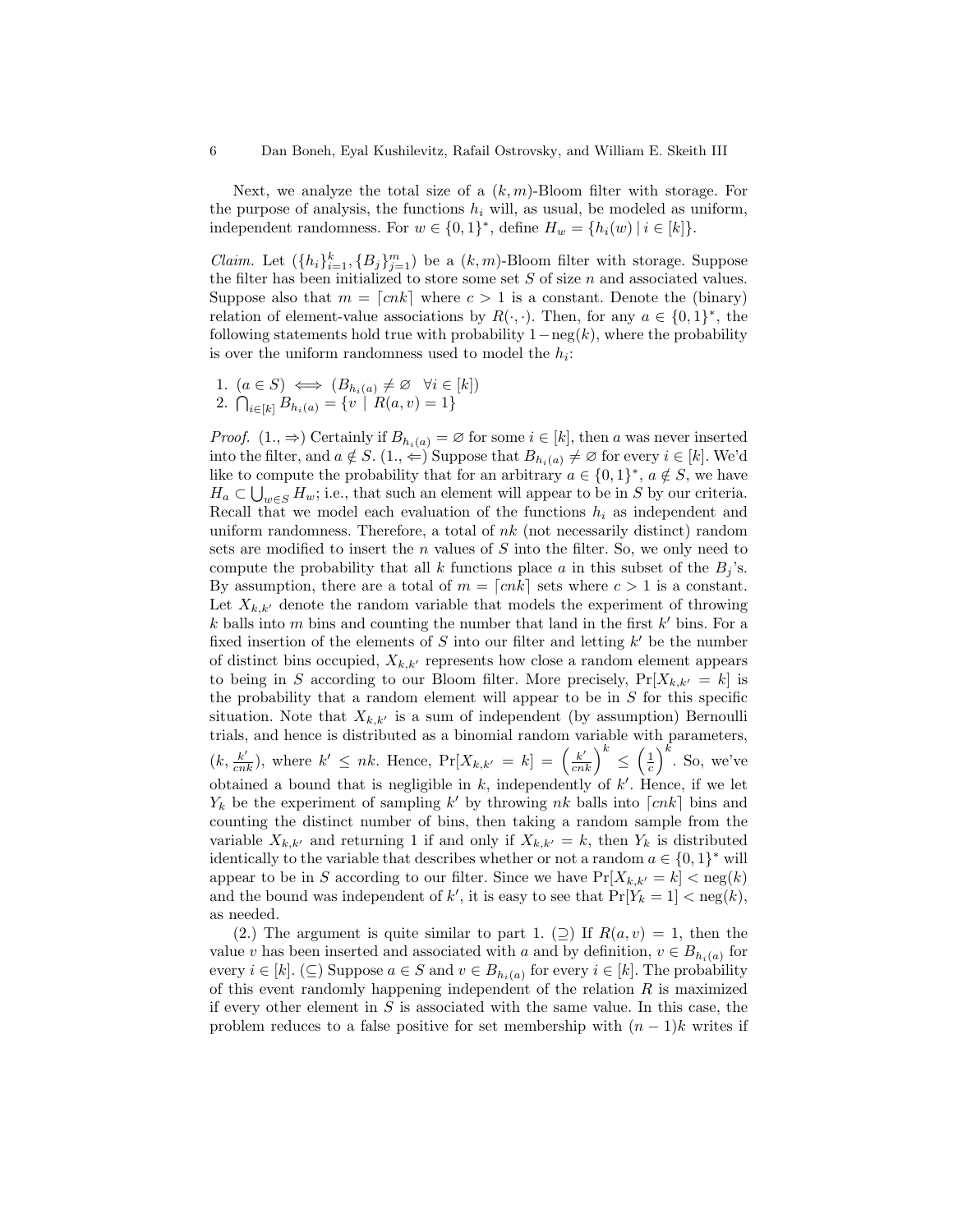$a \in S$ , or the usual nk if  $a \notin S$ . This has already been shown to be negligible in part 1.

In practice, we will need some data structure to model the sets of our Bloom filter with storage, e.g. a linked list. However, in this work we will be interested in oblivious writing to the Bloom filter, in which case a linked list seems quite inappropriate as the dynamic size of the structure would leak information about the writing. So, we would like to briefly analyze the total space required for a Bloom filter with storage if it is implemented with fixed-length buffers to represent the sets. Making some needed assumptions about uniformity of value associations, we can show that with overwhelming probability (exponentially close to 1 as a function of the size of our structure) no buffer will overflow.

*Claim.* Let  $({h_i}_{i=1}^k, {B_j}_{j=1}^m)$  be a  $(k, m)$ -Bloom filter with storage. Suppose the filter has been initialized to store some set  $S$  of size  $n$  and associated values. Again, suppose that  $m = \lfloor cnk \rfloor$  where  $c > 1$  is a constant, and denote the relation of element-value associations by  $R(\cdot, \cdot)$ . Let  $\lambda > 0$  be any constant. If for every  $a \in S$  we have  $|\{v \mid R(a, v) = 1\}| \leq \lambda$ , then for  $\sigma \in \mathbb{N}$  we have that as σ increases,  $Pr \left[ \max_{j \in [m]} \{|B_j|\} > \sigma \right] < neg(\sigma)$ . Again, the probability is over the uniform randomness used to model the  $h_i$ .

*Proof.* First, let us analyze the case  $\lambda = 1$ , so there will be a total of nk values placed randomly into the  $\lceil cnk \rceil$  buffers. Let  $X_j$  be a random variable that counts the size of  $B_j$  after the nk values are randomly placed.  $X_j$  has a binomial distribution with parameters  $(nk, \frac{1}{cnk})$ . Hence  $E[X_j] = (1/c)$ . If  $(1 + \delta) > 2e$ , we can apply a Chernoff bound to obtain the following estimation:  $Pr[X_j > (1 + \delta)/c] < 2^{-\delta/c}$ . Now, for a given  $\sigma$  we'd like to compute Pr[ $X_j > \sigma$ ]. So, set  $(1 + \delta)/c = \sigma$  and hence  $\delta/c = \sigma - 1/c$ . Then,  $\Pr[X_j > \sigma] < 2^{-\sigma+1/c} = 2^{-\sigma} 2^{(1/c)} = \text{neg}(\sigma)$ . By the union bound, the probability that any  $X_j$  is larger than  $\sigma$  is also negligible in  $\sigma$ .

Now, if  $\lambda > 1$ , what has changed? Our analysis above treated the functions as uniform randomness, but to associate additional values to a specific element of  $a \in S$  the same subset of buffers  $(H_a \text{ in our notation})$  will be written to repeatedly- there is no more randomness to analyze. Each buffer will have at most a factor of  $\lambda$  additional elements in it, so our above bound becomes  $neg(\sigma/\lambda)$ which is still neg( $\sigma$ ) as  $\lambda$  is an independent constant.

So, we can implement a  $(k, m)$ -Bloom filter with storage using fixed-length buffers. However, the needed length of such buffers depends on the maximum number of values that could be associated to a specific  $a \in S$ . A priori, this is bounded only by  $|V|$ , the size of the value universe: for it could be the case that all values are associated to a particular  $a \in S$ , and hence the buffers of  $H_a$  would need to be as large as this universe. But, since we want to fix the buffers length ahead of time, we will enforce a "uniformity" constraint; namely, that the number of values associated to each word is bounded by a constant. We summarize with the following observation.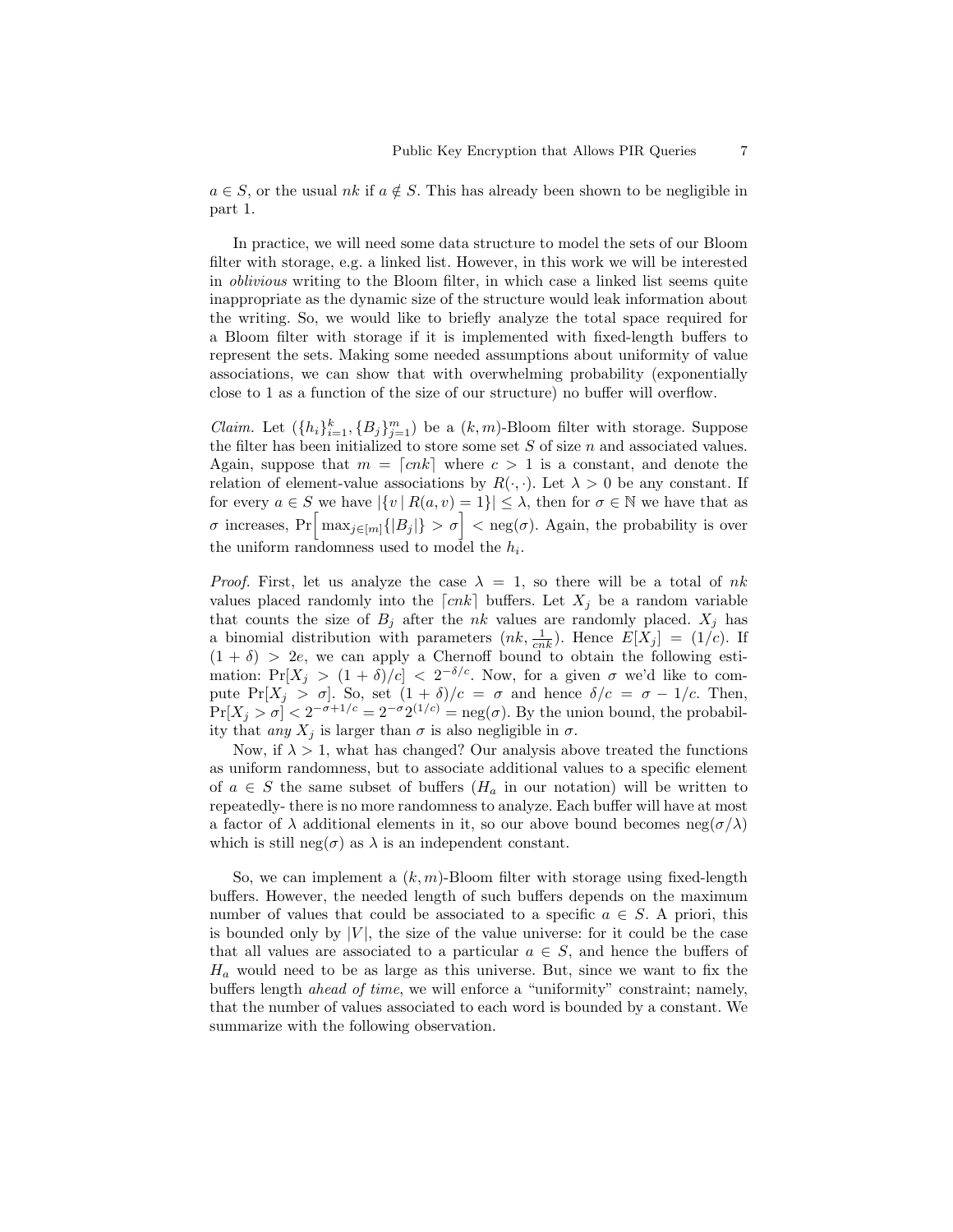**Observation 1** One can implement a  $(k, m)$ -Bloom filter with storage by using fixed-length arrays to store the sets  $B_i$ , with the probability of losing an associated value negligible in the length of the arrays. The total size of such a structure is linear in  $n, k, \sigma, l$  and c where n is the maximum number of elements that the filter is designed to store, k is the number of functions  $(h_i)$  used (which serves as a correctness parameter),  $\sigma$  is the size of the buffer arrays (which serves as a correctness parameter; note that  $\sigma$  should be chosen to exceed  $\lambda$ , the maximum number of values associated to any single element of the set), l is the storage size of an associated value, and c is any constant greater than 1.

So, for our application of public-key storage with keyword search, if we assume that there are as many keywords as there are messages, then we have created a structure of size  $\mathcal{O}(n \cdot l) = \mathcal{O}(n \log n)$  to hold the keyword set and the message references. However, the correctness parameter  $\sigma$  has logarithmic dependence on *n*, leaving us with  $\mathcal{O}(n \log^2 n)$ .

## 2.2 Oblivious Modification

For our application, we will need message senders to update the contents of a Bloom filter with storage. However, all data is encrypted under a key which neither they, nor the storage provider have. So, they must write to the buffers in an "oblivious" way- they will not (and cannot) know what areas of the buffer are already occupied, as this will reveal information about the user's data, and the message-keyword associations. One model for such a writing protocol has been explored by Ostrovsky and Skeith [25]. They provide a method for obliviously writing to a buffer which, with overwhelming probability in independent correctness parameters, is completely correct: i.e., there is a method for extracting documents from the buffer which outputs exactly the set of documents which were put into it.

In [25], the method for oblivious buffer writing is simply to write messages at uniformly random addresses in a buffer, except to ensure that data is recoverable with very high probability, messages are written repeatedly to an appropriately sized buffer, which has linear dependence on a correctness parameter. To ensure that no additional documents arise from collisions, a "collision detection string" is appended to each document from a special distribution which is designed to not be closed under sums. We can apply the same methods here, which will allow senders to update an encrypted Bloom filter with storage, without knowing anything about what is already contained in the encrypted buffers. For more details on this approach, see [25], or the full version of this work. Another approach to this situation was presented by Bethencourt, Song, and Waters [3], who solve a system of linear equations to recover buffer contents. These methods may also be applicable, but require additional interaction to evaluate a pseudo-random function on appropriate input. So, with an added factor of a correctness parameter to the buffer lengths, one can implement and obliviously update an encrypted Bloom filter with storage, using the probabilistic methods of [25], or [3].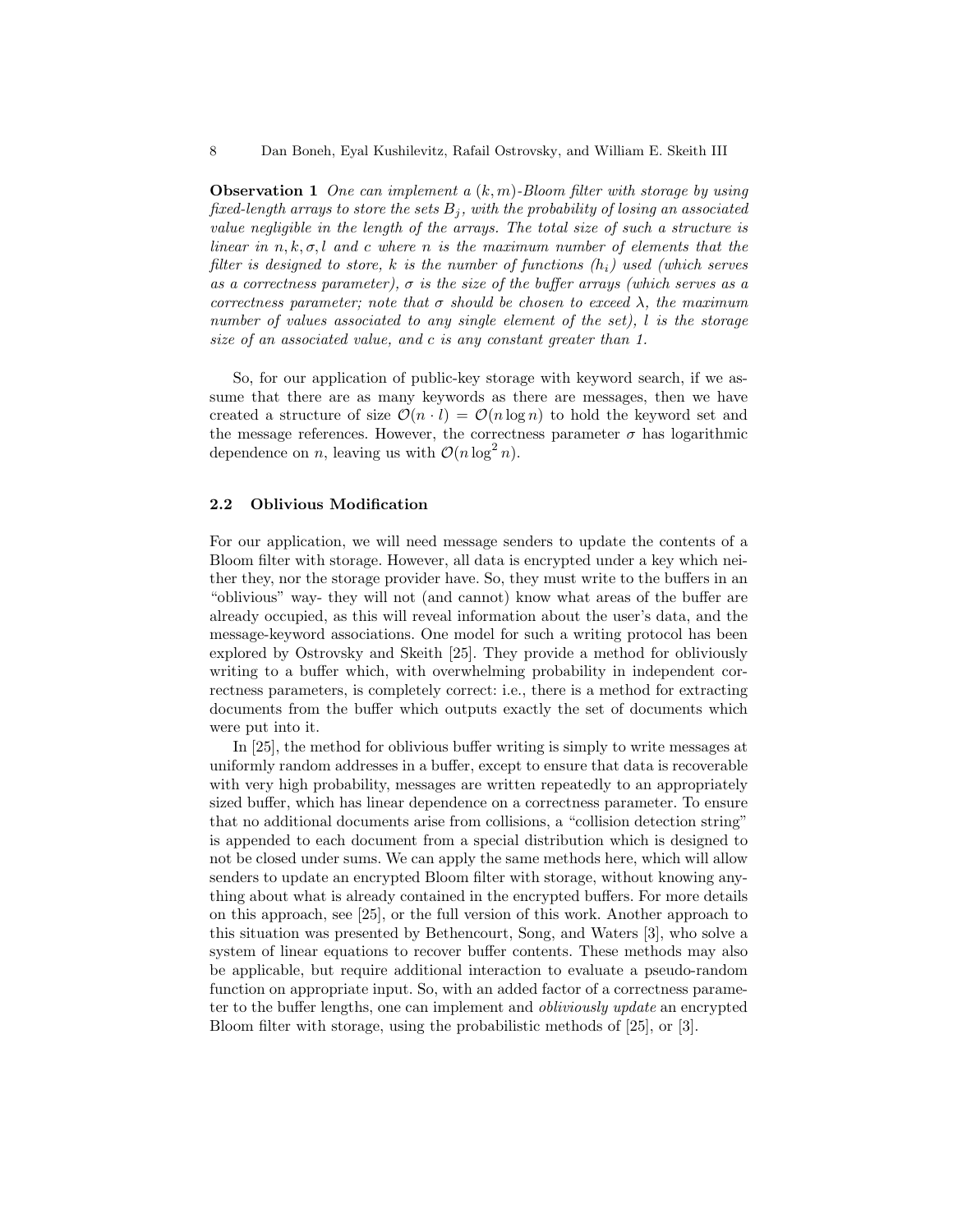As a final note on our Bloom filters with storage, we mention that, in practice, we can replace the functions  $h_i$  with pseudo-random functions; in this case our claims about correctness are still valid, only with a computational assumption in place of the assumption about the  $h_i$  being truly random, provided that the participating parties are non-adaptive<sup>1</sup>.

By now, we have an amicable data structure to work with, but there is a piece of the puzzle missing: this data structure will be held by a central storage provider that we'd like to keep in the dark regarding all operations performed on the data. Next, we give message senders a way to update this data structure without revealing to the storage provider any information about the update, and using small communication.

## 2.3 Modifying Encrypted Data in a Communication-Efficient Way

Our next tool is that of encrypted database modification. This will allow us to privately manipulate our Bloom filters. The situation is as follows:

- A database owner Bob holds an array of ciphertexts  ${c_i}_{i=1}^n$  where each  $c_i = \mathcal{E}(x_i)$  is encrypted using a public-key for which Bob does not have the private key.
- $-$  A user would like to modify one plaintext value  $x_i$ , without revealing to Bob which value was modified, or how it was modified.

Furthermore, we would like to minimize the communication between the parties beyond the trivial  $\mathcal{O}(n)$  solution which could be based on any group homomorphic encryption. Using the cryptosystem of Boneh, Goh, and Nissim [5], we can accomplish this with communication  $\mathcal{O}(\sqrt{n})$ . The important property of the cryptosystem of [5], for our purposes, is its additional homomorphic property; specifically, in their system, one can compute multivariate polynomials of total degree 2 on ciphertexts; i.e., if  $\mathcal E$  is the encryption map (and  $\mathcal D$  is the corresponding decryption) and if  $F(X_1, \ldots, X_n) = \sum_{1 \leq i \leq j \leq n} a_{ij} X_i X_j$ , then there exists some function  $\widetilde{F}$  on ciphertexts (which can be computed using public information alone) such that, for any array of ciphertexts  ${c_l = \mathcal{E}(x_l)}_{l=1}^n$ , it holds that  $\mathcal{D}(F(c_1, ..., c_n)) = F(x_1, ..., x_n).$ 

<sup>&</sup>lt;sup>1</sup> In the case of malicious senders, we cannot reveal the seeds for the random functions and still guarantee correctness; however, we can entrust the storage provider (Bob) with the seeds, and have the senders execute a secure two-party computation protocol with Bob to learn the value of the functions. This can be accomplished without Bob learning anything, and with the sender learning only  $h_i(w)$  and nothing else. Examples of such a protocol can be found in the work of Katz and Ostrovsky [20], if we disallow concurrency, and the work of Canetti et al. [11], to allow concurrency. Here, the common reference string can be provided as part of the public key. These solutions require additional rounds of communication between the senders and the storage provider Bob, and additional communication. However, the size of the communication is proportional to the security parameter and is independent of the size of the database. We defer this and other extensions to the full version of the paper.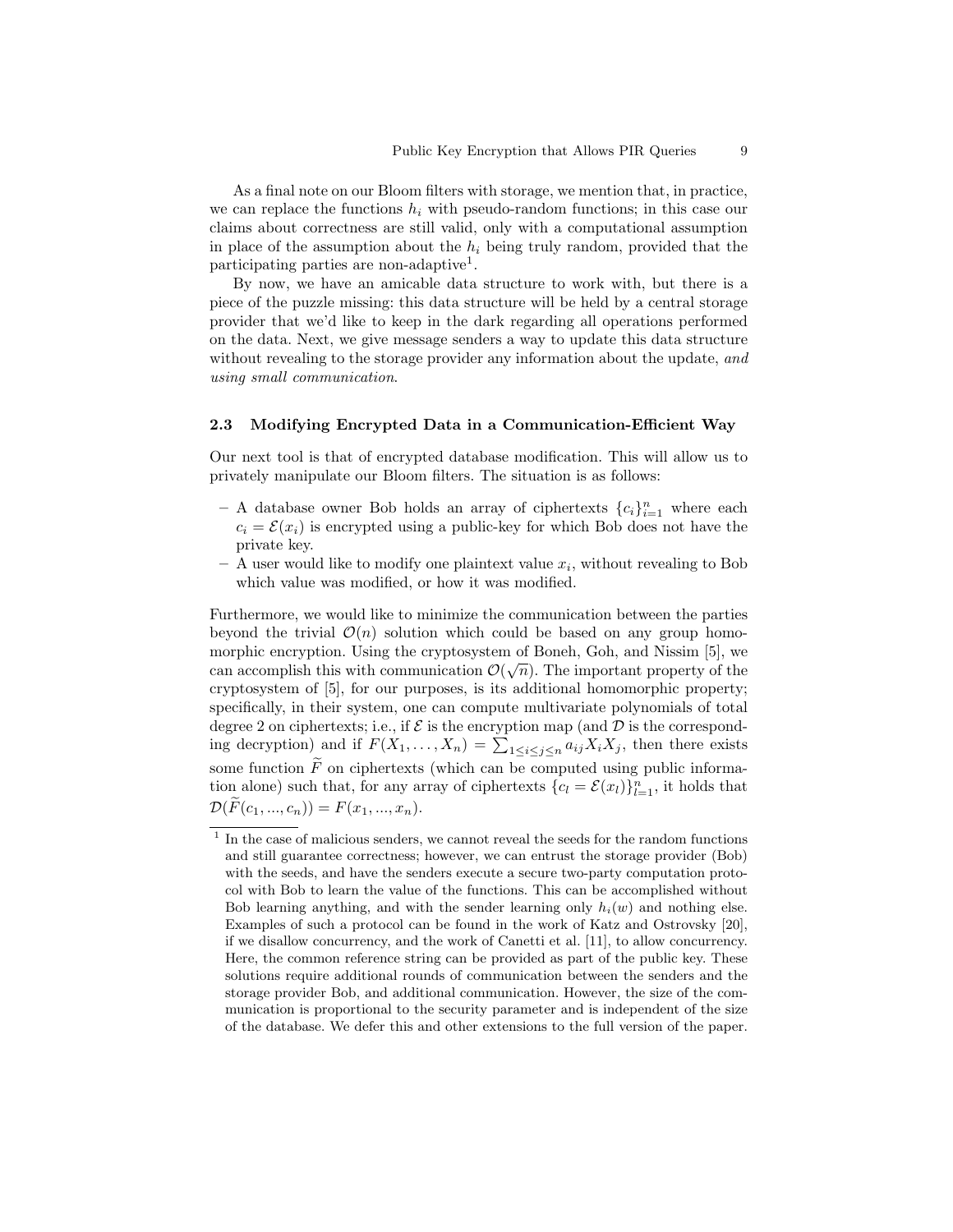#### 10 Dan Boneh, Eyal Kushilevitz, Rafail Ostrovsky, and William E. Skeith III

Applying such a cryptosystem to encrypted database modification is simple. √ Suppose  ${x_{ij}}_{i,j=1}^{\sqrt{n}}$  is our database (not encrypted). Then, to increment the value of a particular element at position  $(i^*, j^*)$  by some value  $\alpha$ , we proceed as value of a particular element at position  $(i, j)$  by some value  $\alpha$ , we proceed as follows: Create two vectors  $v, w$  of length  $\sqrt{n}$  where,  $v_i = \delta_{ii^*}$  and  $w_j = \alpha \delta_{jj^*}$ (here  $\delta_{k\ell} = 1$  when  $k = \ell$  and 0 otherwise). Thus,  $v_i w_j = \alpha$  if  $(i = i^* \wedge j = j^*)$ and 0 otherwise. Now, we wish to add the value  $v_iw_j$  to the  $(i, j)$  position of the database. Note that, for each  $i, j$ , we are just evaluating a simple polynomial of total degree two on  $v_i, w_j$  and the data element  $x_{ij}$ . So, if we are given any cryptosystem that allows us to compute multivariate polynomials of total degree two on ciphertexts, then we can simply encrypt every input (the database, and the vectors  $v, w$ ) and perform the same computation which will give us a private database modification protocol with communication complexity  $\mathcal{O}(\sqrt{n})$ .

More formally, suppose  $(\mathcal{K}, \mathcal{E}, \mathcal{D})$  is a CPA-secure public-key encryption scheme that allows polynomials of total degree two to be computed on ciphertexts, as described above. Suppose also that an array of ciphertexts  $\{c_l = \mathcal{E}(x_l)\}_{l=1}^n$  is held by a party  $S$ , which have been encrypted under some public key,  $A_{public}$ . Suppose that *n* is a square (if not, it can always be padded by  $\langle 2\sqrt{n}+1 \rangle$  extra elements to make it a square). Define  $F(X, Y, Z) = X + YZ$ . Then by our assumption, there exists some F such that  $\mathcal{D}(F(\mathcal{E}(x), \mathcal{E}(y), \mathcal{E}(z))) = F(x, y, z)$  for any plaintext values  $x, y, z$ . We define a two party protocol Modify<sub>U, S</sub>(l,  $\alpha$ ) by the following steps, where l and  $\alpha$  are private inputs to  $\mathcal{U}$ :

- 1. *U* computes  $i^*, j^*$  as the coordinates of *l* (i.e.,  $i^*$  and  $j^*$  are the quotient and remainder of  $l/n$ , respectively).
- 2. U sends  ${\overline{v}_i = \mathcal{E}(\delta_{ii^*})\}_{i=1}^{\sqrt{n}}$ ,  ${\overline{w}_j = \mathcal{E}(\alpha \delta_{jj^*})\}_{j=1}^{\sqrt{n}}$  to S where all values are encrypted under  $A_{public}$ .
- 3. S computes  $\widetilde{F}(c_{ij}, \overline{v}_i, \overline{w}_j)$  for all  $i, j \in [\sqrt{n}]$ , and replaces each  $c_{ij}$  with the corresponding resulting ciphertext.

By our remarks above, this will be a correct database modification protocol. It is also easy to see that it is private, in that it resists a chosen plaintext attack. In a chosen plaintext attack, an adversary would ask many queries consisting of requests for the challenger to execute the protocol to modify positions of the adversary's choice. But all that is exchanged during these protocols is arrays of ciphertexts for which the plaintext is known to the adversary. Distinguishing two different modifications is precisely the problem of distinguishing two finite arrays of ciphertexts, which is easily seen to be infeasible assuming the CPA-security of the underlying cryptosystem and then using a standard hybrid argument.

# 3 Definitions

In what follows, we will denote message sending parties by  $\mathcal{X}$ , a message receiving party will be denoted by  $\mathcal{Y}$ , and a server/storage provider will be denoted by  $\mathcal{S}$ .

Definition 2. A Public Key Storage with Keyword Search consists of the following probabilistic polynomial time algorithms and protocols: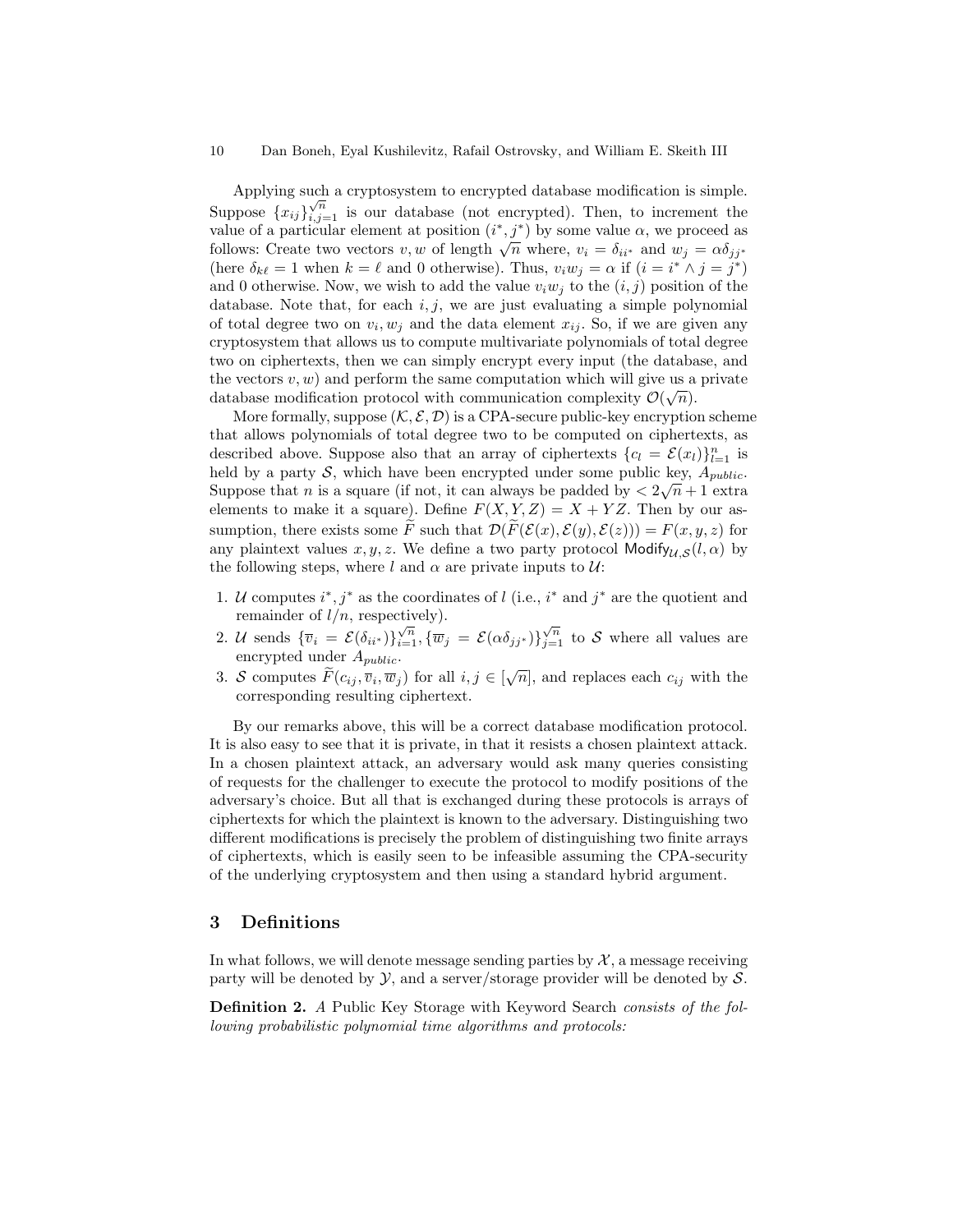- KeyGen( $1<sup>s</sup>$ ) outputs public and private keys,  $A_{public}$  and  $A_{private}$  of length s.
- $-$  Send $_{\mathcal{X},\mathcal{S}}(M,K,A_{public})$  is (an interactive or non-interactive) two-party protocol that allows  $X$  to send the message  $M$  to server  $S$ , encrypted under  $A_{public}$ , and also associates M with each keyword in the set K. The values  $M, K$  are private inputs that only the message-sending party  $\mathcal X$  holds.
- Retrieve $y,s(w, A_{private})$  is a two party protocol between the user  $Y$  and server  $S$  that retrieves all messages associated with the keyword w for  $Y$ . The inputs w,  $A_{\text{private}}$  are held only by  $\mathcal Y$ . This protocol also removes the retrieved messages from the server and properly maintains the keyword references.

We now describe correctness and privacy for such a system.

**Definition 3.** Let  $\mathcal{Y}$  be a user,  $\mathcal{X}$  be a message sender and  $\mathcal{S}$  be a server/storage provider. Let  $A_{public}$ ,  $A_{private}$  ← KeyGen(1<sup>s</sup>). Fix a finite sequence of messages and keyword sets:  $\{(M_i, K_i)\}_{i=1}^m$ . Suppose that, for all  $i \in [m]$ , the protocol Send $X_{\mathcal{S}}(M_i, K_i, A_{public})$  is executed by X and S. Denote by  $R_w$  the set of messages that Y receives after the execution of Retrieve<sub>Y,S</sub>(w, A<sub>private</sub>). Then, a Public Key Storage with Keyword Search is said to be correct on the sequence  $\{(M_i, K_i)\}_{i=1}^m$  if  $Pr\Big[R_w = \{M_i \mid w \in K_i\}\Big] > 1 - neg(1^s)$ , for every w, where the probability is taken over all internal randomness used in the protocols Send and Retrieve. A Public Key Storage with Keyword Search is said to be correct if it is correct on all such finite sequences.

**Definition 4.** A Public Key Storage with Keyword Search is said to be  $(n, \lambda, \theta)$ correct if whenever  $\{(M_i, K_i)\}_{i=1}^m$  is a sequence such that  $(1)$   $m \leq n$ ,  $(2)$   $|K_i|$  $\theta$ , for every  $i \in [m]$ , and (3) for every  $w \in \bigcup_{i \in [m]} K_i$ , at most  $\lambda$  messages are associated with w, then it is correct on  $\{(M_i, K_i)\}_{i=1}^m$  in the sense of Definition 3.

For privacy, there are several parties involved, and hence there will be several definitional components.

Definition 5. For sender-privacy, consider the following game between an adversary A and a challenger C. A will play the role of the storage provider and  $\mathcal C$ will play the role of a message sender. The game consists of the following steps:

- 1. KeyGen( $1^s$ ) is executed by C who sends the output  $A_{public}$  to A.
- 2. A asks queries of the form  $(M, K)$  where M is a message and K is a set of keywords;  $C$  answers by executing the protocol  $\mathsf{Send}(M, K, A_{public})$  with  $\mathcal{A}$ .
- 3. A chooses two pairs  $(M_0, K_0), (M_1, K_1)$  and sends this to C, where both the messages and keyword sets are of equal size.
- 4. C picks a random bit  $b \in R \{0,1\}$  and executes  $\mathsf{Send}(M_b, K_b, A_{public})$  with A.
- 5. A asks more queries of the form  $(M, K)$  and C responds by executing protocol Send $(M, K, A_{public})$  with A.
- 6. A outputs a bit  $b' \in \{0,1\}.$

We define the adversary's advantage as  $\text{Adv}_{\mathcal{A}}(1^s) = |\text{Pr}[b = b'] - \frac{1}{2}|$ . We say that a Public-Key Storage with Keyword Search is CPA-sender-private if, for all  $A \in \text{PPT}$ , we have that  $\text{Adv}_{\mathcal{A}}(1^s)$  is a negligible function.<sup>2</sup>

<sup>&</sup>lt;sup>2</sup> "PPT" stands for *Probabilistic Polynomial Time*. We use the notation  $A \in PPT$  to denote that  $A$  is a probabilistic polynomial-time algorithm.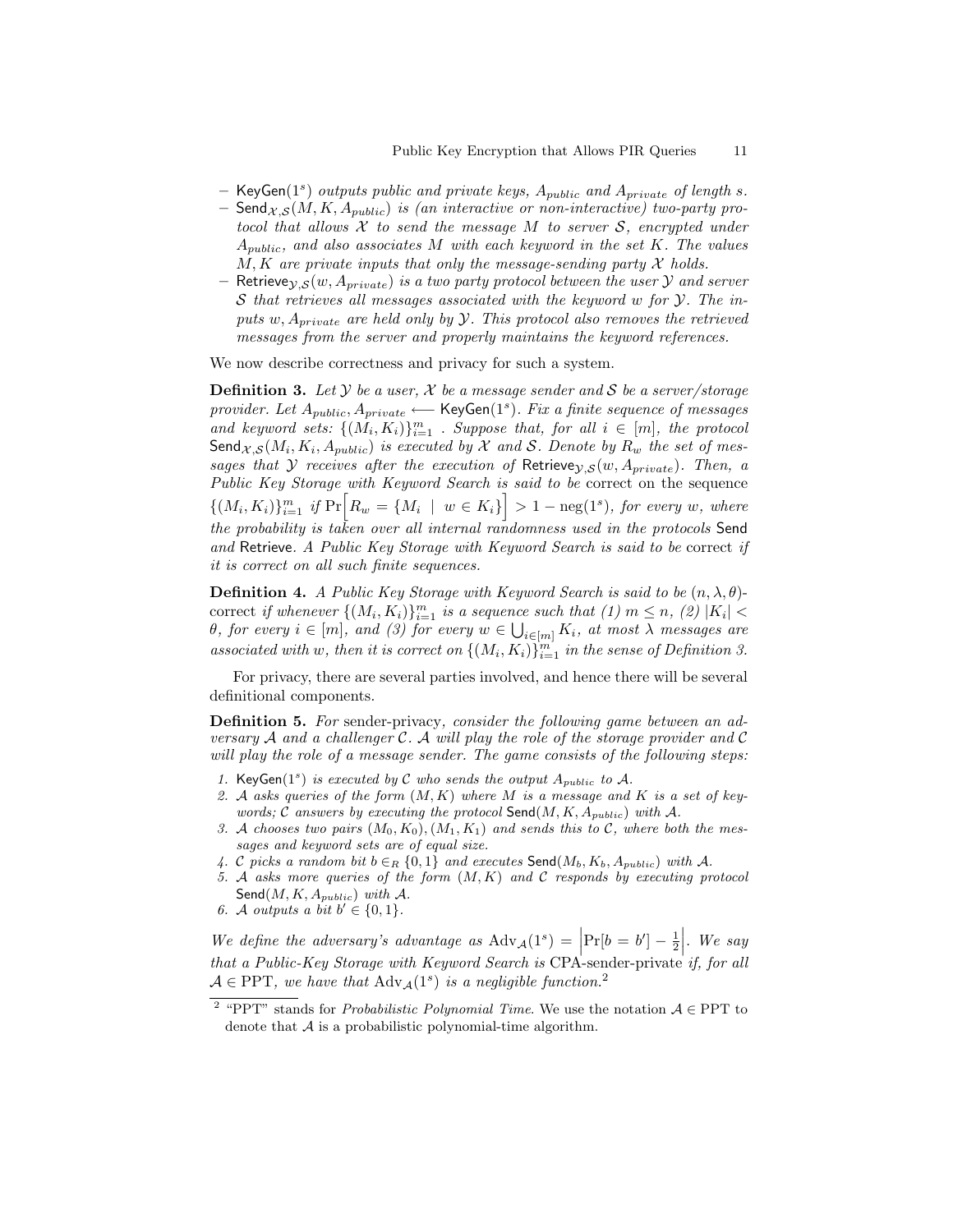Definition 6. For receiver-privacy, consider the following game between an adversary  $A$  and a challenger  $C$ . A again plays the role of the storage provider, and  $\mathcal C$  plays the role of a message receiver. The game proceeds as follows:

- 1. KeyGen( $1^s$ ) is executed by C who sends the output  $A_{public}$  to A.
- 2. A asks queries of the form  $w$ , where  $w$  is a keyword;  $\mathcal C$  answers by executing the protocol Retrievec,  $A(w, A_{private})$  with A.
- 3. A chooses two keywords  $w_0, w_1$  and sends both to C.
- 4. C picks a random bit  $b \in_R \{0,1\}$  and executes the protocol Retrievec,  $A(w_b, A_{private})$ with A.
- 5. A asks more keyword queries w and C responds by executing the protocol Retrievec,  $\mathcal{A}(w, A_{private})$ with A.
- 6. A outputs a bit  $b' \in \{0, 1\}.$

We define the adversary's advantage as  $\text{Adv}_{\mathcal{A}}(1^s) = |\text{Pr}[b = b'] - \frac{1}{2}|$ . We say that a Public Key Storage with Keyword Search is CPA-receiver-private if, for all  $A \in \text{PPT}$ , we have that  $\text{Adv}_{\mathcal{A}}(1^s)$  is a negligible function.

Remark: Note that we could have also included a separate protocol for erasing items. At present, the implementation erases messages as they are retrieved. These processes need not be tied together. We have done so to increase the simplicity of our definitions and exposition.

#### 3.1 Extensions

The reader may have noted that this protocol deviates from the usual view of sending mail in that the process requires interaction between a message sender and a server. For simplicity, this point is not addressed in the main portion of the paper, however, it is quite easy to remedy. The source of the problem is that the mail server must communicate the internal address of the new message back to the sender so that the sender can update the Bloom filter with storage to contain this address at the appropriate locations. However, once again, using probabilistic methods from [25], we can solve this problem. As long as the address space is known (which just requires knowledge of the database size, which could be published) the mail sender can simply instruct the server to write the message to a number of random locations, and simultaneously send modification data which would update the Bloom filter accordingly. There are of course, prices to pay for this, but they will not be so significant. The Bloom filter with storage now has addresses of size  $log<sup>2</sup>(n)$ , since there will be a logarithmic number of addresses instead of just one and, furthermore, to ensure correctness, the database must also grow by a logarithmic factor. A detailed analysis is given in the full version of this work.

Another potential objection to our construction is that mail senders are somewhat free to access and modify the keyword-message associations. Hence, a malicious message sender could invalidate the message-keyword associations, which is another way that this protocol differs from what one may expect from a mail system. (We stress, however, that a sender has no means of modifying other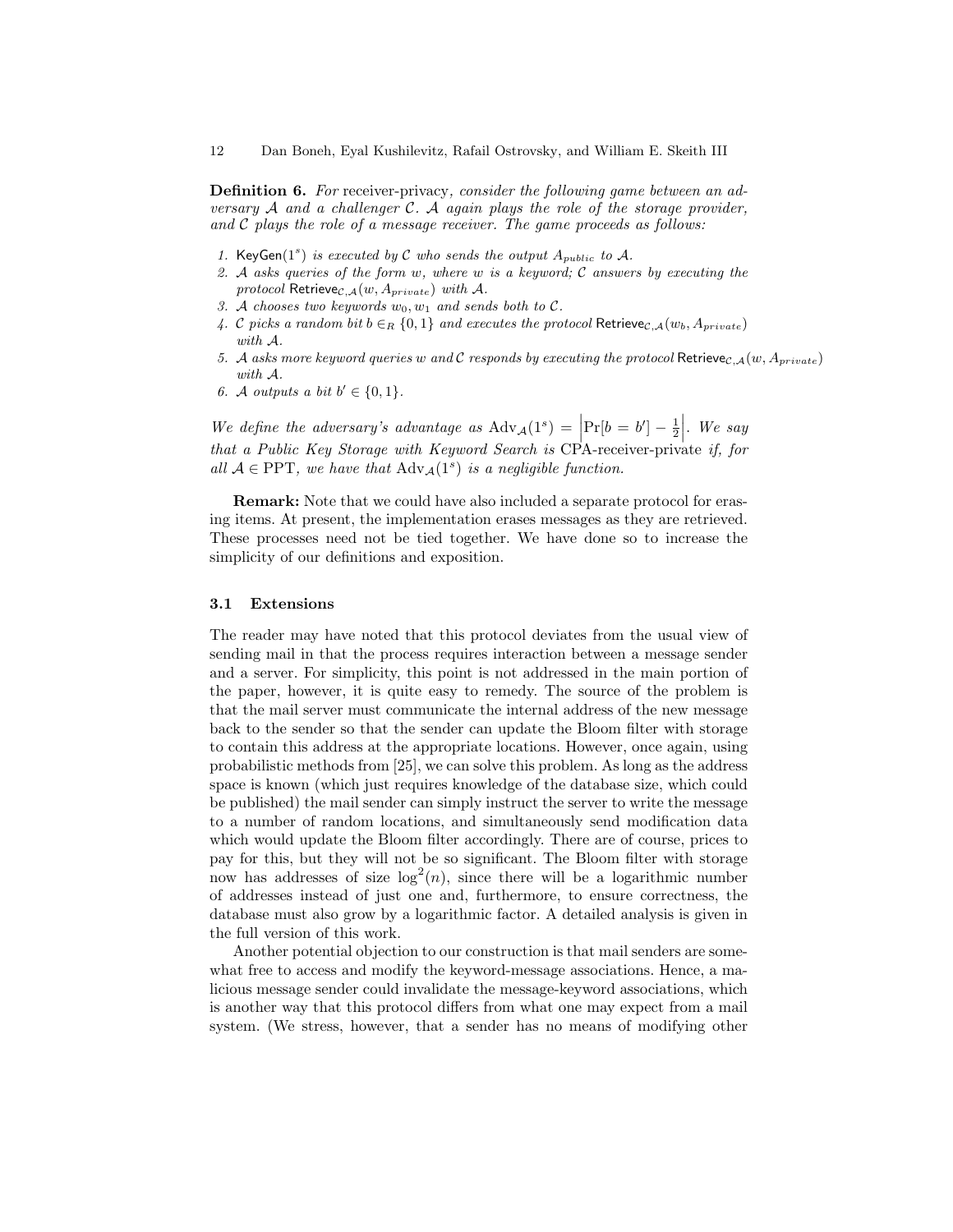senders' mail data - only the keyword association data can be manipulated.) However, this too can be solved by using "off the shelf" protocols; namely, noninteractive efficient zero knowledge proof systems of Groth, Ostrovksy and Sahai [18]. In particular, the receiver publishes a common reference string as in [18] (based on the same cryptographic assumption that we already use in this paper; i.e., [5]). The sender is now required to include a NIZK proof that the data for updating the Bloom filter is correct according to the protocol specification. The main observation is that the theorem size is  $O(\sqrt{n \log n})$  and the circuit that generates it (and its witness) are  $O(\sqrt{n \log n} \cdot \text{polylog}(n))$ . The [18] NIZK size is proportional to the circuit size times the security parameter. Thus, assuming poly-logarithmic security parameter, the result follows.

# 4 Main Construction

We present a construction of a public-key storage with keyword search that is  $(n, \lambda, \theta)$ -correct, where the maximum number of messages to store is n, and the total number of distinct keywords that may be in use at a given time is also  $n$ (however, the keyword universe consists of arbitrary strings of bounded length, say proportional to the security parameter). Correctness will be proved under a computational assumption in a "semi-honest" model, and privacy will be proved based only on a computational assumption. In our context, the term "semihonest" refers to a party that correctly executes the protocol, but may collect information during the protocol's execution. We assume the existence of a semantically secure public-key encryption scheme with homomorphic properties that allow the computation of polynomials of total degree two on ciphertexts, e.g., [5]. The key generation, encryption and decryption algorithms of the system will be denoted by  $K, \mathcal{E}$ , and  $\mathcal{D}$  respectively. We define the required algorithms and sub-protocols below. First, let us describe our assumptions about the parties involved:  $\mathcal{X}, \mathcal{Y}$  and  $\mathcal{S}$ . Recall that  $\mathcal{X}$  will always denote a message sender. In general, there could be many senders but, for the purposes of describing the protocol, we need only to name one. Sender  $\mathcal X$  is assumed to hold a message, keyword(s) and the public key. Receiver  $\mathcal Y$  holds the private key.  $\mathcal S$  has a storage buffer for *n* encrypted messages, and it also has a  $(k, m)$ -Bloom filter with storage, as defined in Definition 1, implemented with fixed-length buffers and encrypted under the public key distributed by  $\mathcal Y$ . As before,  $m = \lfloor cnk \rfloor$ , where  $c > 1$  is a constant; the functions and buffers are denoted by  $\{h_i\}_{i=1}^k$  and  $\{B_j\}_{j=1}^m$ . The buffers  ${B_i}$  will be initialized to 0 in every location. S maintains in its storage space encryptions of the buffers, and not the buffers themselves. We denote these encryptions  $\{B_j\}_{j=1}^m$ . The functions  $h_i$  are implemented by pseudo-random functions, which can be published by  $\mathcal Y$ . Recall that for  $w \in \{0,1\}^*$ , we defined  $H_w = \{h_i(w) \mid i \in [k]\}.$ 

 $KeyGen(k):$  Run  $\mathcal{K}(1^s)$ , the key generation algorithm of the underlying cryptosystem, to create public and private keys,  $A_{public}$  and  $A_{private}$  respectively. Private and public parameters for a PIR scheme are also generated by this algorithm.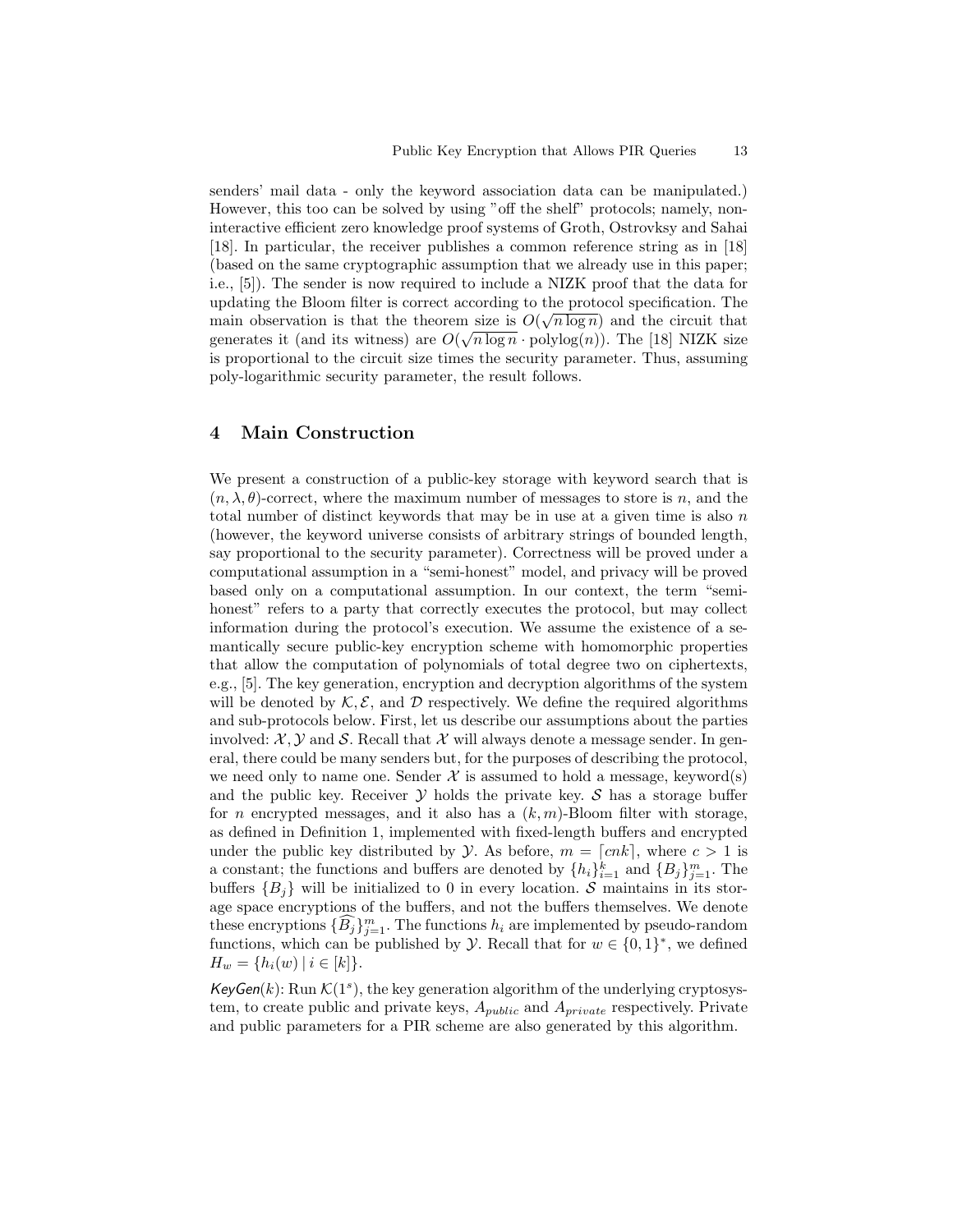Send $_{X,S}(M, K, A_{public})$ : Sender X holds a message M, keywords K and  $A_{public}$ and wishes to send the message to  $\mathcal Y$  via the server  $\mathcal S$ . The protocol consists of the following steps:

- 1. X modifies M to have K appended to it, and then sends  $\mathcal{E}(M)$ , an encryption of the modified  $M$  to  $S$ .
- 2. S receives  $\mathcal{E}(M)$ , and stores it at an available address  $\rho$  in its message buffer. S then sends  $\rho$  back to X.
- 3. For every  $j \in \bigcup_{w \in K} H_w$ , sender X writes  $\gamma$  copies of the address  $\rho$  to  $B_j$ , using the methods of [25]. However, the information of which buffers were written needs to be hidden from S. For this, X repeatedly executes protocol Modify  $S_s(x, \alpha)$ for appropriate  $(x, \alpha)$ , in order to update the Bloom filter buffers. Writing a single address may take several executions of Modify depending on the size of the plaintext set in the underlying cryptosystem. Also, if  $\left| \bigcup_{w \in K} H_w \right| < k |K|$ , then X executes additional Modify( $r$ , 0) invocations (for any random  $r$ ) so that the total number of times that Modify is invoked is uniform among all keyword sets of equal size.

Retrieve<sub>y,S</sub> $(w, A_{private})$ : *y* wishes to retrieve all messages associated with the keyword  $w$ , and erase them from the server. The protocol proceeds as follows:

- 1. Y repeatedly executes an efficient PIR protocol (e.g., [23, 10]) with S to retrieve the encrypted buffers  ${B_i}_{i\in H_w}$  which are the Bloom filter contents corresponding to w. If  $|H_w| < k$ , then Y executes additional PIR protocols for random locations and discards the results so that the same number of executions are invoked regardless of the keyword  $w$ . Recall that  $Y$  possesses the seeds used for the pseudo-random functions  $h_i$ , and hence can compute  $H_w$  without interacting with S.
- 2. Y decrypts the answers for the PIR queries to obtain  ${B_j}_{j\in H_w}$ , using the key  $A_{private}$ . Receiver  $\mathcal Y$  then computes  $L = \bigcap_{j \in H_w} B_j$ , a list of addresses corresponding to w, and then executes PIR protocols again with  $S$  to retrieve the encrypted messages at each address in L. Recall that we have bounded the maximum number of messages associated with a keyword. We refer to this value as  $\lambda$ . Receiver  $\mathcal Y$  will, as usual, invoke additional random PIR executions so that it appears as if every word has  $\lambda$  messages associated to it. After decrypting the messages,  $\mathcal Y$  will obtain any other keywords associated to the message(s) (recall that the keywords were appended to the message during the Send protocol). Denote this set of keywords  $\overline{K}$
- 3. V first retrieves the additional buffers  $\{B_j\}$ , for all  $j \in \bigcup_{w' \neq w \in \overline{K}} H_{w'}$ , using PIR queries with S. The number of additional buffers is bounded by the constant  $\theta \cdot t$ . Once again,  $\mathcal Y$  invokes additional PIR executions with  $\mathcal S$  so that the number of PIR queries in this step of the protocol is uniform for every  $w$ . Next,  $\mathcal Y$  modifies these buffers, removing any occurrences of any address in L. This is accomplished via repeated execution of Modify<sub> $y,s$ </sub> $(x, \alpha)$  for appropriate x and  $\alpha$ . Additional Modify protocols are invoked to correspond to the maximum  $\theta \cdot k$  buffers.

Remark: If one wishes to separate the processes of message retrieval and message erasure, simply modify the retrieval protocol to skip the last step, and then use the current retrieval protocol as the message erasure procedure.

Theorem 2. The Public-Key Storage with Keyword Search from the preceding construction is  $(n, \lambda, \theta)$ -correct according to Definition 4, under the assumption that the functions  $h_i$  are pseudo-random.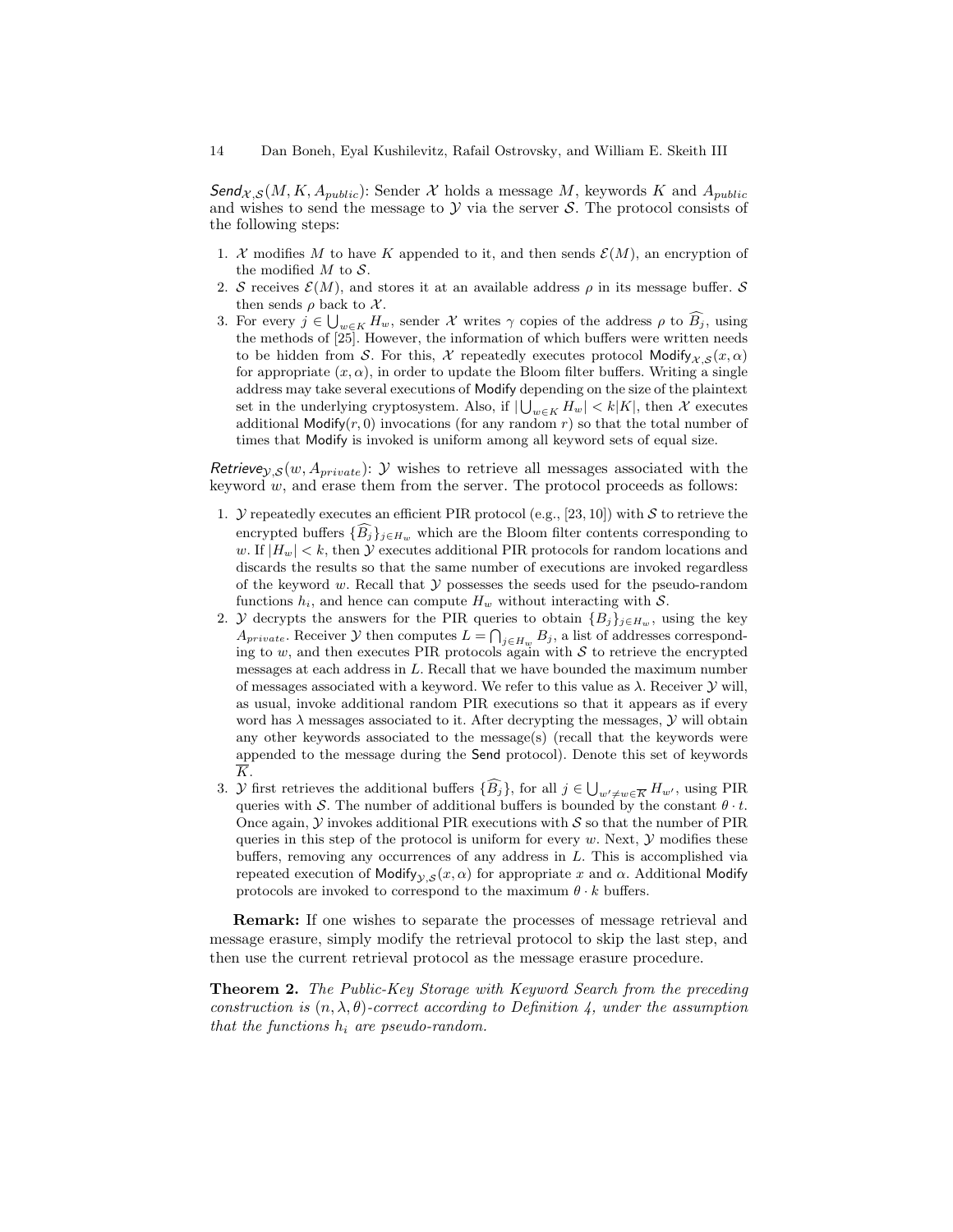**Proof sketch:** This is a consequence of Claim 2.1, Claim 2.1, and Observation 1. The preceding claims were all proved under the assumption that the functions  $h_i$  were uniformly random. In our protocol, they were replaced with pseudo-random functions, but since we are dealing with non-adaptive adversaries, the keywords are chosen before the seeds are generated. Hence they are independent, and if any of the preceding claims failed to be true with pseudorandom functions in place of the  $h_i$ , our protocol could be used to distinguish the  $h_i$  from the uniform distribution without knowledge of the random seed, violating the assumption of pseudo-randomness. As we mentioned before, we can easily handle adaptive adversaries, by implementing  $h_i$  using PRF's, where the seeds are kept by the service provider, and users executing secure two-party computation protocols to get  $h_i(w)$  for any w using [20] or, in the case of concurrent users, using [11] and having the common random string required by [11] being part of the public key.  $\Box$ 

We also note that in a model with potentially malicious parties, we can apply additional machinery to force "malicious" behavior using [18] as discussed above.

**Theorem 3.** Assuming CPA-security of the underlying cryptosystem<sup>3</sup> (and therefore the security of our Modify protocol as well), the Public Key Storage with Keyword Search from the above construction is sender private, according to Definition 5.

**Proof sketch:** Suppose that there exists an adversary  $A \in \text{PPT}$  that can succeed in breaking the security game, from Definition 5, with some non-negligible advantage. So, under those conditions,  $A$  can distinguish the distribution of Send( $M_0, K_0$ ) from the distribution of Send( $M_1, K_1$ ), where the word "distribution" refers to the distribution of the transcript of the interaction between the parties. A transcript of  $\mathsf{Send}(M, K)$  essentially consists of just  $\mathcal{E}(M)$  and a transcript of several Modify protocols that update locations of buffers based on K. Label the sequence of Modify protocols used to update the buffer locations for  $K_i$  by  $\{\text{\text{Modify}}(x_{i,j}, \alpha_{i,j})\}_{j=1}^{\nu}$ . Note that by our design, if  $|K_0| = |K_1|$ , then it will take the same number of Modify protocols to update the buffers, so the variable  $\nu$  does not depend on i in this case. Now consider the following sequence of distributions:

|  | $\mathcal{E}(M_0)$ Modify $(x_{0,0}, \alpha_{0,0}) \cdots$ Modify $(x_{0,\nu}, \alpha_{0,\nu})$ |
|--|-------------------------------------------------------------------------------------------------|
|  | $\mathcal{E}(M_0)$ Modify $(x_{0,0}, \alpha_{0,0}) \cdots$ Modify $(x_{1,\nu}, \alpha_{1,\nu})$ |
|  |                                                                                                 |
|  |                                                                                                 |
|  | $\mathcal{E}(M_0)$ Modify $(x_{1,0}, \alpha_{1,0}) \cdots$ Modify $(x_{1,\nu}, \alpha_{1,\nu})$ |
|  | $\mathcal{E}(M_1)$ Modify $(x_{1,0}, \alpha_{1,0}) \cdots$ Modify $(x_{1,\nu}, \alpha_{1,\nu})$ |

The first line of distributions in the sequence is the transcript distribution for  $\mathsf{Send}(M_0, K_0)$  and the last line of distributions is the transcript distribution for Send $(M_1, K_1)$ . We assumed that there exists an adversary A that can distinguish

<sup>&</sup>lt;sup>3</sup> For concreteness, this may be implemented using the cryptosystem of [5], in which case security relies on the subgroup decision problem (see [5]).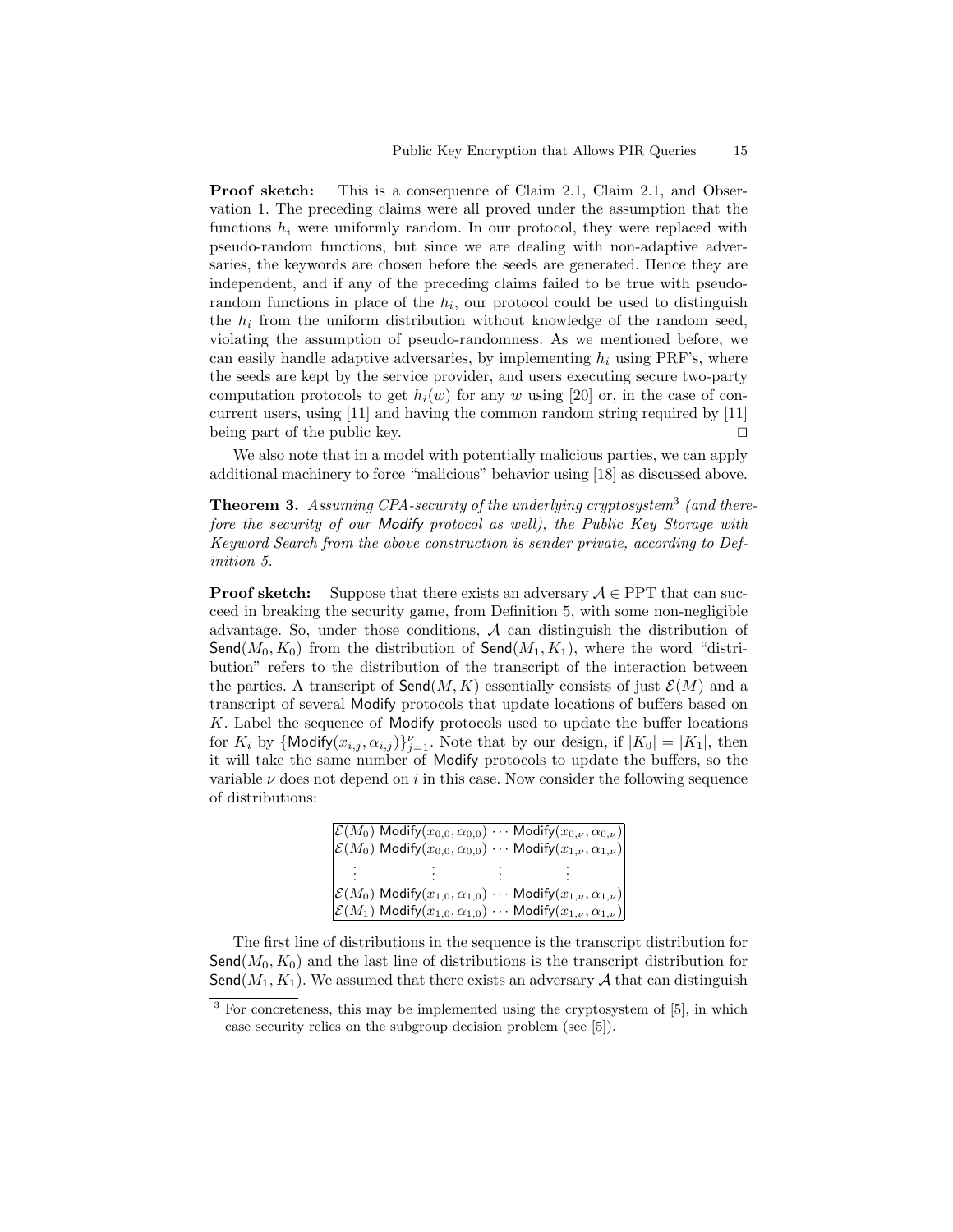these two distributions. Hence, not all of the adjacent intermediate distributions can be computationally indistinguishable since computational indistinguishability is transitive. So, there exists an adversary  $A' \in PPT$  that can distinguish between two adjacent rows in the sequence. If  $A'$  distinguishes within the first  $\nu + 1$  rows, then it has distinguished Modify( $x_{0,i}, \alpha_{0,i}$ ) from Modify( $x_{1,i}, \alpha_{1,i}$ ) for some  $j \in [\nu]$  which violates our assumption of the security of Modify. And if A' distinguishes the last two rows, then it has distinguished  $\mathcal{E}(M_0)$  from  $\mathcal{E}(M_1)$ which violates our assumption on the security of the underlying cryptosystem. Either way, a contradiction. So we conclude that no such  $A$  exists in the first place, and hence the system is secure according to Definition 5.  $\Box$ 

Theorem 4. Assuming CPA-security of the underlying cryptosystem (and therefore the security of our Modify protocol as well), and assuming that our PIR protocol is semantically secure, the Public Key Storage with Keyword Search from the above construction is receiver private, according to Definition 6.

**Proof sketch:** Again, assume that there exists  $A \in \text{PPT}$  that can gain a non-negligible advantage in Definition 6. Then, A can distinguish Retrieve $(w_0)$ from Retrieve $(w_1)$  with non-negligible advantage. The transcript of a Retrieve protocol consists a sequence of PIR protocols from steps 1, 2, and 3, followed by a number of Modify protocols. For a keyword  $w_i$ , denote the sequence of PIR protocols that occur in Retrieve $(w_i)$  by  $\{PIR(z_{i,j})\}_{j=1}^{\zeta}$ , and denote the sequence of Modify protocols by  $\{\text{Modify}(x_{i,j}, \alpha_{i,j})\}_{j=1}^{\eta}$ . Note that by the design of the Retrieve protocol, there will be equal numbers of these PIR queries and Modify protocols regardless of the keyword w, and hence  $\zeta$  and  $\eta$  are independent of i. Consider the following sequence of distributions:

|  |  | $\vert \text{PIR}(z_{0,0}) \cdots \text{PIR}(z_{0,\zeta}) \text{ Modify}(x_{0,0},\alpha_{0,0}) \cdots \text{ Modify}(x_{0,\eta},\alpha_{0,\eta}) \vert$ |
|--|--|---------------------------------------------------------------------------------------------------------------------------------------------------------|
|  |  | $ \text{PIR}(z_{1,0})\cdots \text{PIR}(z_{0,\zeta})\rangle$ Modify $(x_{0,0},\alpha_{0,0})\cdots$ Modify $(x_{0,\eta},\alpha_{0,\eta})$                 |
|  |  |                                                                                                                                                         |
|  |  |                                                                                                                                                         |
|  |  | $ \text{PIR}(z_{1,0})\cdots \text{PIR}(z_{1,\zeta})\rangle$ Modify $(x_{0,0},\alpha_{0,0})\cdots$ Modify $(x_{0,\eta},\alpha_{0,\eta})$                 |
|  |  | $ \text{PIR}(z_{1,0})\cdots \text{PIR}(z_{1,\zeta})\text{ Modify}(x_{1,0},\alpha_{1,0})\cdots \text{ Modify}(x_{0,\eta},\alpha_{0,\eta}) $              |
|  |  |                                                                                                                                                         |
|  |  |                                                                                                                                                         |
|  |  | $\left  \text{PIR}(z_{1,0}) \cdots \text{PIR}(z_{1,\zeta}) \right $ Modify $(x_{1,0}, \alpha_{1,0}) \cdots$ Modify $(x_{1,\eta}, \alpha_{1,\eta})$      |

The first line is the transcript distribution of  $\mathsf{Retrieve}(w_0)$  and the last line is the transcript distribution of Retrieve(w<sub>1</sub>). Since there exists  $A \in PPT$  that can distinguish the first distribution from the last, then there must exist an adversary  $A' \in \text{PPT}$  that can distinguish a pair of adjacent distributions in the above sequence, due to the transitivity of computational indistinguishability. Therefore, for some  $j \in [\zeta]$  or  $j' \in [\eta]$  we have that  $\mathcal{A}'$  can distinguish  $PIR(z_{0,j})$ from PIR( $z_{1,j}$ ) or Modify( $x_{0,j}, \alpha_{0,j'}$ ) from Modify( $x_{1,j}, \alpha_{1,j'}$ ). In both cases, a contradiction of our initial assumption. Therefore, no such  $A \in PPT$  exists, and hence our construction is secure according to Definition 6.  $\Box$ 

Theorem 5. (Communication Complexity) The Public-Key Storage with Keyword Search from the preceding construction has sub-linear communication complexity in n, the number of documents held by the storage provider  $S$ .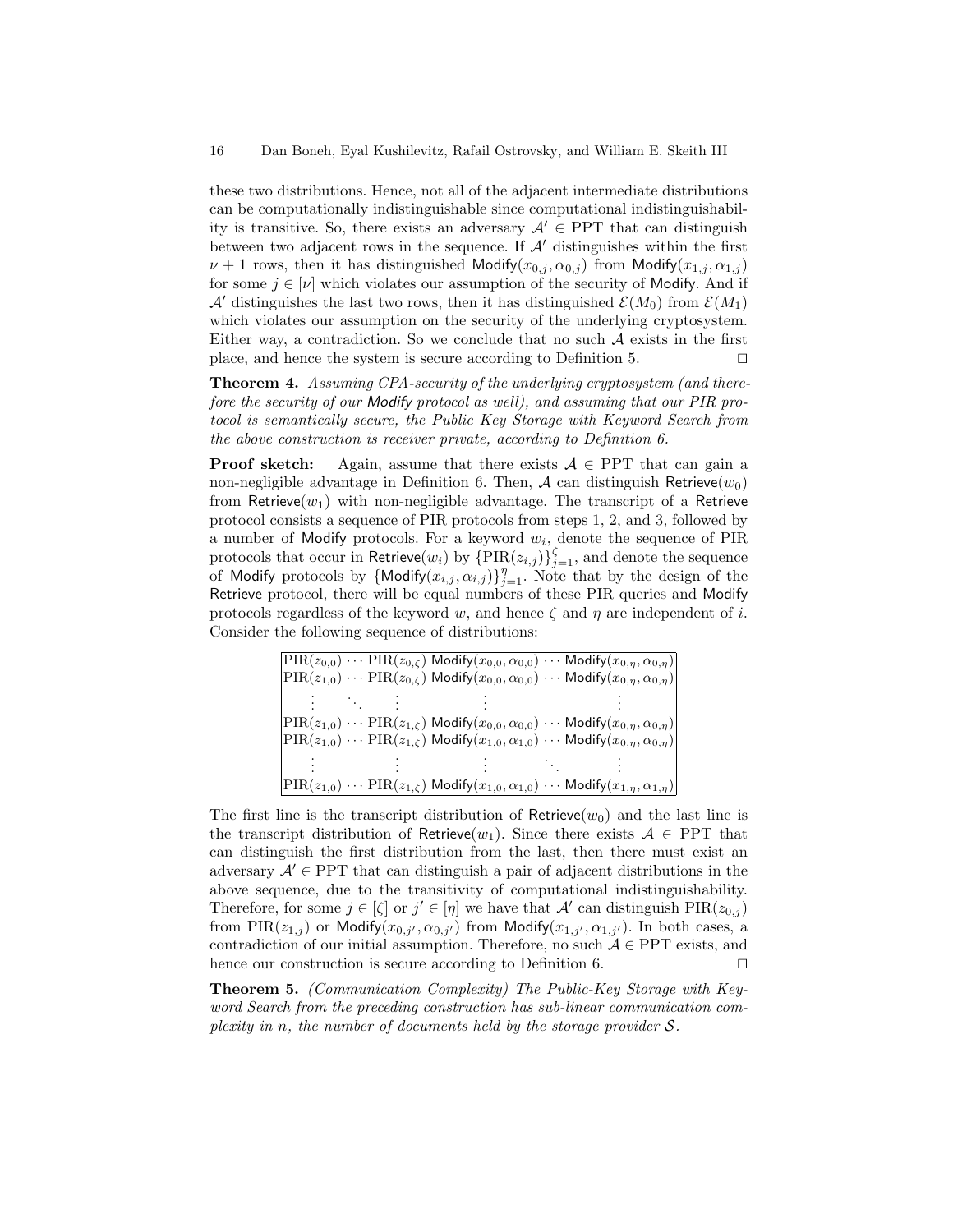*Proof.* From Observation 1, a  $(k, m)$ -Bloom filter with storage that is designed to store n different keywords is of linear size in  $n$  (the maximum number of elements that the filter is designed to store),  $k$  (the number of functions  $h_i$  used, which serves as a correctness parameter),  $\sigma$  (the size of the buffer arrays, which serves as a correctness parameter; note that  $\sigma$  should be chosen to exceed  $\lambda$ , the maximum number of values associated to any single element of the set),  $l = \log n$ (the storage size of an associated value), and c (any constant greater than 1).

However, all the buffers in our construction have been encrypted, giving an extra factor of s, the security parameter. Additionally, there is another correctness parameter,  $\gamma$  coming from our use of the methods of [25], which writes a constant number copies of each document into the buffer. Examining the proof of Theorem 2.1, we see that the parameters  $k$  and  $c$  are indeed independent of n. However,  $\{s, l, \gamma\}$  should have logarithmic dependence on n. So, the total size of the encrypted Bloom filter with storage is  $\mathcal{O}(n \cdot k \cdot \sigma \cdot l \cdot c \cdot s \cdot \gamma) = \mathcal{O}(n \log^3 n)$ , as all other parameters are constants or correctness parameters independent of  $n$  (i.e., their value in preserving correctness does not deteriorate as  $n$  grows).

Therefore the communication complexity of the protocol is  $\mathcal{O}(\sqrt{n \log^3 n})$  for sending a message assuming honest-but-curious sender;  $\mathcal{O}(\sqrt{n \log^3 n} \cdot \text{polylog}(n))$ for any malicious poly-time bounded sender;  $\mathcal{O}(\text{polylog}(n))$  for reading using any polylog(n) PIR protocol, e.g. [8, 10, 24]; and  $\mathcal{O}(\sqrt{n \log^3 n})$  for deleting messages.

## References

- 1. M. Abdalla, M. Bellare, D. Catalano, E. Kiltz, T. Kohno, T. Lange, J. Malone-Lee, G. Neven, P. Paillier, H. Shi. Searchable Encryption Revisited: Consistency Properties, Relation to Anonymous IBE, and Extensions. In Proc. of CRYPTO, pp. 205-222, 2005.
- 2. B. Barak, O. Goldreich. Universal Arguments and their Applications. IEEE Conference on Computational Complexity 2002: 194-203
- 3. J. Bethencourt, D. Song, and B. Waters. New techniques for private stream searching. Technical Report CMU-CS-06-106, Carnegie Mellon University, March 2006.
- 4. B. Bloom. Space/time trade-offs in hash coding with allowable errors. Communications of the ACM, pages 13(7):422-426, July 1970.
- 5. D. Boneh, E. Goh, K. Nissim. Evaluating 2-DNF Formulas on Ciphertexts. TCC 2005: 325-341
- 6. D. Boneh, G. Crescenzo, R. Ostrovsky, G. Persiano. Public Key Encryption with Keyword Search. EUROCRYPT 2004: 506-522
- 7. R. Curtmola, J. Garay, S. Kamara, R. Ostrovsky Searchable symmetric encryption: improved definitions and efficient constructions. Proc. of CCS-2006, pp. 79-88.
- 8. Y. C. Chang. Single Database Private Information Retrieval with Logarithmic Communication. ACISP 2004
- 9. Y. C. Chang, M. Mitzenmacher. Privacy Preserving Keyword Searches on Remote Encrypted Data. In Proc. of 3rd Applied Cryptography and Network Security Conference (ACNS), pp. 442-455, 2005.
- 10. C. Cachin, S. Micali, and M. Stadler. Computationally private information retrieval with polylogarithmic communication. EUROCRYPT 1999: 402-414.